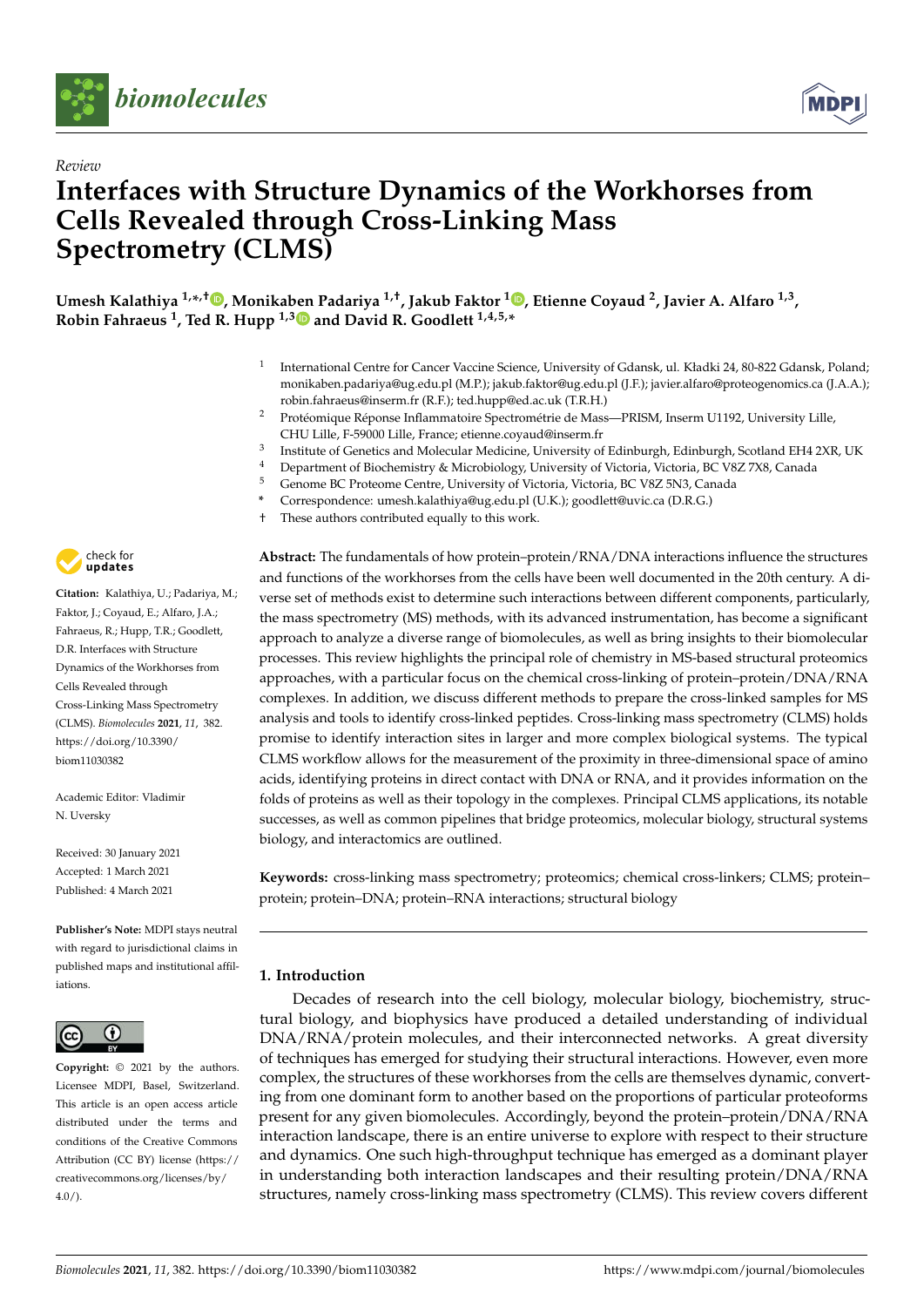methods that are available to study protein–protein/DNA/RNA interactions, and provides vital insight into CLMS, a collection of methods that are perfectly suited to achieve a better understanding of intra- or inter- molecular interactions.

Protein–protein interactions (PPIs) play a crucial role in all biological/biomolecular processes to understand the molecular mechanism of relevant protein molecules; hence, they are often termed the workhorses of cells. Over 80% of proteins do not function in isolation, but rather exist in interactions with one another to obtain stable or transitory complexes, as demanded by their observed function [1,2]. PPIs are considered to be an emerging class of drug target, since aberrant protein–protein interactions can participate in the pathogenesis of various human diseases, which, in turn, can contribute significant options for diagnostic as well as therapeutic targets. A large number of experimental methods have been developed to study PPIs, based on biophysical, biochemical, or genetic principles (as shown in Figure 1); and, each individual type has advantages as well as limitations regarding structural coverage of amino acid sequences, sensitivity, and specificity [1,3–6]. Methods can be chosen to emphasize different aspects of PPIs, such as identifying a protein binding partner(s), generating structural details of protein complexes, analyzing kinetic and thermodynamic constants of interactions, visualizing and quantifying PPIs in real time in living cells, and mapping small interactomes that refer to specific cellular pathways [1,3–5].

Mass spectrometry (MS) is one of the powerful approaches available that is useful in several areas beyond CLMS (e.g., hydrogen-deuterium exchange [7]), and it is particularly useful in combination with other techniques, providing steady progress for structural biology. Technical advances in mass spectrometry have made it possible to study protein–protein interactions from simple protein complexes to wide scale proteome experiments, which were not earlier accessible by traditional techniques [8–10]. Above all, mass spectrometry methods have democratized protein interaction analysis by making them accessible, relatively inexpensive, and high throughput. Having these advantages MS is becoming progressively popular in the structural biology stream for analyzing three dimensional (3D) structures and mapping their interactions with partner molecules. While emerging techniques, like cryoEM, can summarize large numbers of protein complexes, much of the resulting dynamics of the structure is missed and such gaps in structural data sets can be bridged by low-resolution methods, for example, chemical cross-linking (CL) [11–13]. The overall architecture of a protein complex can be obtained through electron microscopy (EM) [14], small-angle X-ray scattering (SAXS) [15], and ion-mobility (IM) MS [16], whereas the precise residues forming protein–protein interactions can be identified using hydrogen-deuterium exchange [17], chemical cross-linking [11–13], and chemical foot printing [18].



**Figure 1.** A spectrum of widely characterized experimental methods, based on biochemical, biophysical, or genetic principles. The listed methods define protein–protein interactions at various degrees of affinity as well as specificity [1,2,11–13,19–40]. The RNA and DNA diagrams, representing the genetic methods, were prepared using the BIOVIA draw (Dassault Systèmes, BIOVIA Corp., San Diego, CA, USA) tool.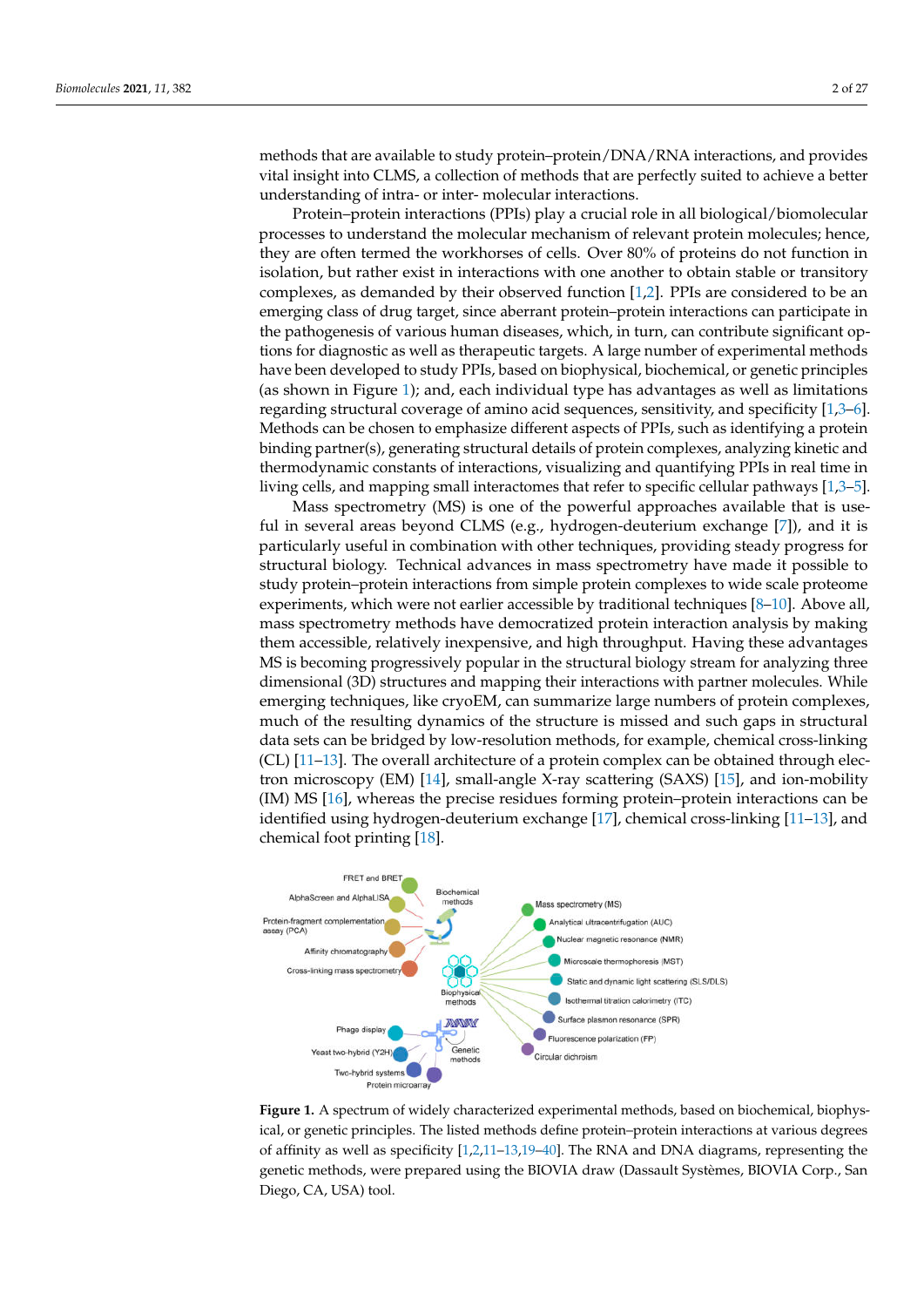Fundamentally, the mass spectrometry methods simply measure a mass-to-charge ratio of an ion. Initially, analytes are ionized and then transferred into the gas phase prior to their separation according to mass-to-charge ratios in a mass analyzer. Subsequently, ions that emerge from the mass analyzer are recorded using a detector. The most common way to ionize a peptide or protein sample is electrospray ionization (ESI) [41]. However, a complementary ionization technique, known as matrix-assisted laser desorption/ionization (MALDI), is often used for its relative ease of use for novices. In a few studies analyzing intact protein complexes, MALDI mass spectrometry (MALDI-MS) has been used together with chemical cross-linking techniques [42–44]. Regardless of ionization methods, there are various types of mass analyzers accessible, including the following common ones: ion trap, time-of-flight (TOF), quadrupole, and orbitrap. Each of these mass analyzers may be configured in various ways with similar or different mass analyzers to form unique types of mass spectrometers [45].

Quantitative cross-linking mass spectrometry (QCLMS) approaches investigate protein structures as well as the dynamics of their interactions [46–51]. QCLMS is often performed using a unique cross-linker that introduces a corresponding mass shift after isotope labeling specific only to the cross-linked peptides [46,47,50,52,53], followed by quantitation of cross-links in MS1. However, the limited availability of isotope labeled cross-linkers restrains the implementation of this approach in QCLMS [54]. Stable Isotope Labeling by Amino Acids in Cell Culture (SILAC), which is a popular option is an alternative to the QCLMS approach, which relies on the metabolic incorporation of isotope labeled amino acids from culture media. Metabolically labeled samples are cross-linked and pooled; relative quantitation is performed from MS1 data using the characteristic mass shift introduced into peptides from the incorporation of isotope labeled amino acid/s [48]. SILAC enables a comparison of multiple samples per analysis (usually two) and it can also enable monitoring amino acid incorporation in a time course (pulsed SILAC), which is especially valuable for exploring dynamics in biological processes. Recently, iCLASPI (in vivo cross-linking assisted and stable isotope labeling by amino acids in cell culture (SILAC) based protein identification), an approach combining SILAC and in vivo cross-linking, has been implemented to quantify native protein–protein interactions in HEK293T cells. iCLASPI has been successfully implemented to profile native protein–protein interactions involving core histones H3 and H4 in biological context [55]. Chavez et al. successfully implemented SILAC and cross-linking to investigate key protein–protein interactions, and then investigated the Hsp90 conformational changes upon treatment with 17-AAG Hsp90 N-terminal domain inhibitor [49].

Isobaric Tags for Relative and Absolute Quantitation/Tandem Mass Tag (iTRAQ/TMT) are chemical labeling, which are introduced to peptides after protease digestion, which allow relative protein quantitation via MS2 or MS3 encoded data. Nowadays, TMT/iTRAQ labeling enables comparison of up to 16 samples (valid for TMT) in a single MS analysis. Notably, the iTRAQ/TMT reporter ions used for quantitation are cleaved from labeled peptides during fragmentation by way of collision-induced dissociation allowing for the quantitation from fragment ion relative intensities. Yu et al. [56], implemented the TMT approach in a multiplexed comparison of protein complex dynamics and protein–protein interactions. Their QMIX (Quantitation of Multiplexed, Isobaric-labeled cross (X)-linked peptides) workflow with TMT labeling, achieves peptide quantitation from MS3 data that eliminates interference from ions that were observed in MS1 data along with isotope labeled cross-linkers or SILAC cross-linking [56]. Furthermore, the precise MS2 quantitation of protein cross-linking could also be achieved in a label-free manner utilizing a data-independent acquisition mode (DIA). The extraction of cross-linked peptide quantities from DIA data is usually performed utilizing a spectral library prepared particularly from investigated samples. Muller et al. developed a novel DIA-QCLMS approach utilizing photo activatable cross-linkers ensuring reliable quantitation of cross-linked proteins across a wide range of environmental changes, such as pH, temperature pressure, or concentration [51,52,57].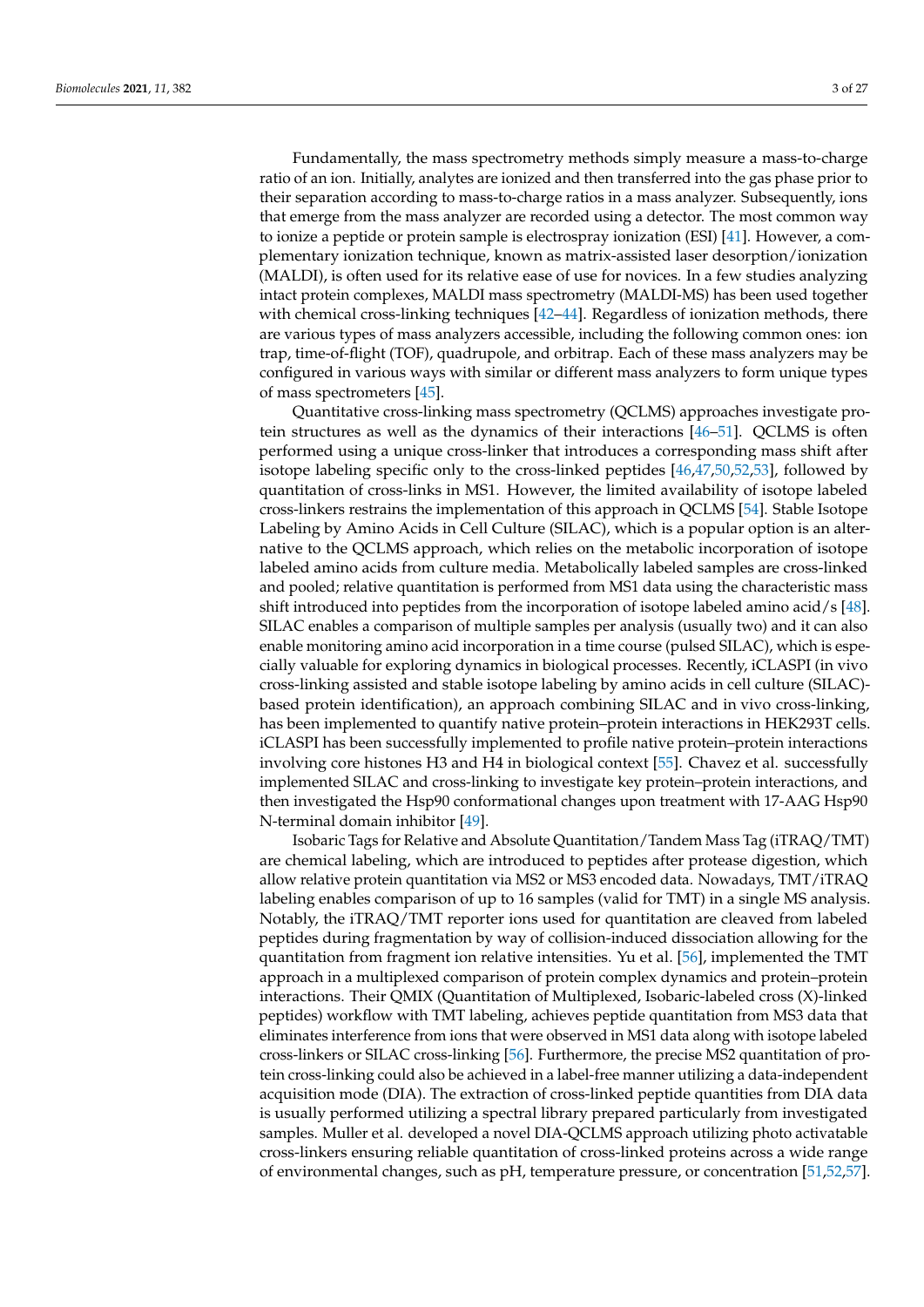DIA approaches promise to be useful in future applications of quantitative cross-linking proteomics, due to their precision, reproducibility, and label-free manner.

Moreover, techniques, such as proximity-dependent biotin labeling (or BioID technique) in living cells, help to understand the plasticity of protein networks within heterogeneous cellular populations. In combination with nanopore technology, such an approach could help tackle pending biological questions, e.g., the identification of peptidylprolyl isomerases (PPIases) substrates. PPIases substrates preserve their primary structure/molecular mass, as well as the cis and trans isomers of the proline peptide bonds of the substrates interconversion by PPIases being the sole change. This subtle modification triggers important changes to the substrate's fate, such as subcellular translocation, degradation, or rewiring of their protein–protein interaction networks. PPIase enzymes act as central molecular switches, as exemplified by the peptidyl-prolyl cis-trans isomerase NIMA-interacting 1 (Pin1) that has been extensively studied and showing its involvement in multiple diseases [58–60]. Herein, we propose that the CLMS techniques, though, which have not been previously carried out on such problems, could be merged with novel interactomics techniques (proximity-dependent labeling by BioID or an engineered biotin ligase by TurboID technique). Combining these two approaches may bring spatial resolution to CLMS at a sub organelle level, since the BioID radius is estimated  $\sim$ 10 nm and CLMS is aimed on the proteins in the neighborhood of a given bait.

While there has been some success in the proteome wide CLMS [61–64], in the case of both chemical cross-linking MS and the related techniques of native MS [65,66], a prior purification of single protein or protein complex is typically necessary, and this can be acquired through over expression with the purification of a recombinant version of particular system. When investigating the protein assemblies, individual components need to be purified to reconstitute the whole complex later in vitro and, alternatively, in vivo reconstitution can occur by co-expressing various subunits [67]. Because the reconstituted systems mostly benefit from large yields to aid the structural analysis and they are frequently done using bacteria (mostly *E. coli*) as the host system, functionally important post-translational modifications and interacting protein partner associations may be lost during this process. Thus, various biochemical approaches must be explored when beginning a new project in order to directly enable the isolation of endogenous protein complexes from cells or tissues [68].

Modern mass spectrometry that is coupled with the chemical cross-linking of juxtaposed amino acids can provide important structural information. Two main types of the cross-linking strategies involving either the activation of the cross-linking reagent by UV or chemical methods to enable cross-linking [11–13,69]. Chemical cross-linking is a classical approach for determining protein–protein interactions and is also one of the first approaches that has been used to map large complexes, for example, the ribosome [2]. Generally, the cross-linking techniques link two or more proteins present in a complex by covalent bonds and, as the name implies, via a molecule designed to bridge juxtaposed amino acids, i.e., to chemically cross-link residues. The chosen cross-linker is a chemical reagent that contains two or more reactive groups connected through a spacer or linker of various lengths [70]. By using this method, low-affinity protein–protein contacts, or some specific interactions, can be detected that are difficult to characterize by other methods (e.g., nuclear magnetic resonance (NMR), X-Ray, etc.). Moreover, the cross-linking techniques have also been applied to stabilize transient protein–protein interactions in a dynamic process both in vitro and in vivo  $[1,2]$ . However, there can be considerable weakness in these chemical methods that are related to the lack of spatial localization in a cell and a lack of control over activity. Thus, to evaluate PPIs as similarly as possible to the native conditions, photo-cross linking methods are valuable due to their ability to generate reactive species in situ instantaneously by irradiation with UV-light [11–13,69].

Cross-linking is always followed by other downstream methods to further analyze the cross-linked proteins, often using sodium dodecyl sulfate polyacrylamide gel electrophoresis (SDS-PAGE) to separate the cross-linked from non-cross-linked proteins, tandem affinity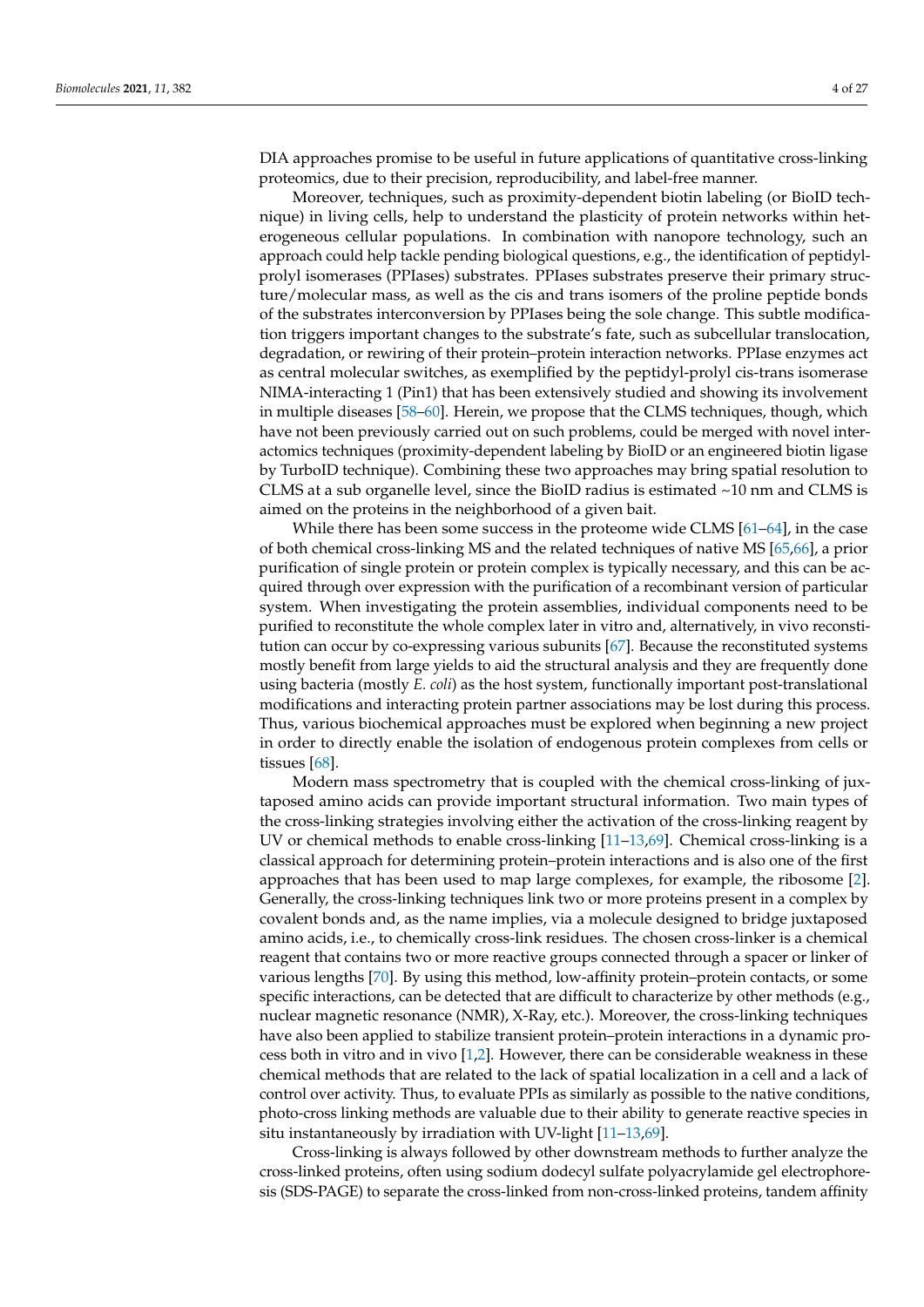purification (TAP) or immunoaffinity chromatography for affinity-based purification of cross-linked products, and mass spectrometry methods for the interacting partner identification [71,72]. Additionally, SDS-PAGE analysis is very helpful in the early stages of analysis when empirically working out the correct ratio of cross-linker to protein complex. A limitation of using chemical cross-linking while using these methods is the high risk of detecting non-specific interactions. However, these limitations can be addressed using more than one cross-linker of differing activities or spanning various distances and by varying the ratio of reagent to protein complex. Non-specific interactions can result from proteins in close proximity that may not be functionally related. These suggest that while the CLMS technique is relatively straightforward to implement, the identification of relevant cross-linked proteins could be quite demanding due to the intracellular dynamic range of expression of proteins, which can range from one to one million copies low abundance of cross-linked species [1].

Innovative developments in the biological applications of MS led to the development of a large number of methods, and it has made it relatively simple to identify proteins alone or in complexes using CLMS technique. Large macromolecular complexes like ribosomes or exosomes, have been purified and analyzed directly using mass spectrometry [73–76]. Recently, chemical cross-linking combined with mass spectrometry based structural techniques have hit their stride allowing for various biologically relevant molecular machines to be successfully studied in the past few years using this combination [77]. The various workflows that have been developed to implement CLMS represent a vast toolkit that can help to provide novel insight into the structure and organization of proteins in order to define protein–protein interactions and probing PPI interfaces.

## **2. Concept and Perspectives of Cross-Linking Mass Spectrometry**

In the CLMS approach, chemical cross-linking reagents are used to join the components of interacting complexes, followed by LC-MS/MS (Liquid chromatography-tandem mass spectrometry) analysis that enables in vivo and in vitro methods to define the native PPIs of a protein complex, under optimal conditions. The visualization of the interacting regions allows distance maps within the protein complexes or within the protein to be created, e.g., low resolution three-dimensional maps of the interactions can be generated. In addition, to be valuable for defining protein–protein interactions, CLMS has emerged as a technique for interactomics and the structural biology of multi-protein complexes. For example, the CLMS based methods are now capable of capturing protein–protein interactions from their native environment, uncovering physical interaction contacts between them and, thus, providing the determination of both identity as well as connectivity of PPIs in cells (Figure 2) [78,79]. Some of the advantages of using the CLMS technique over traditional structural methods, like X-Ray diffraction, cryo-EM, or NMR include: limited amounts of starting material are required (i.e., typically only nanograms), no need for exceptionally pure protein(s), and much more rapid turnaround in the workflow allowing for more rapid hypothesis generation and testing. Those traditional approaches (*vide supra*) are limited by the particular proteins that can be easily expressed or crystalized, whereas the CLMS has an ability to examine the biologically relevant interactions that are close to the physiological state of an organism [77–79]. Moreover, PPIs must be very strong to survive the condition of extraction and purification required by the general sample preparation in traditional methods, and this makes it very challenging to analyze interactions in their native state.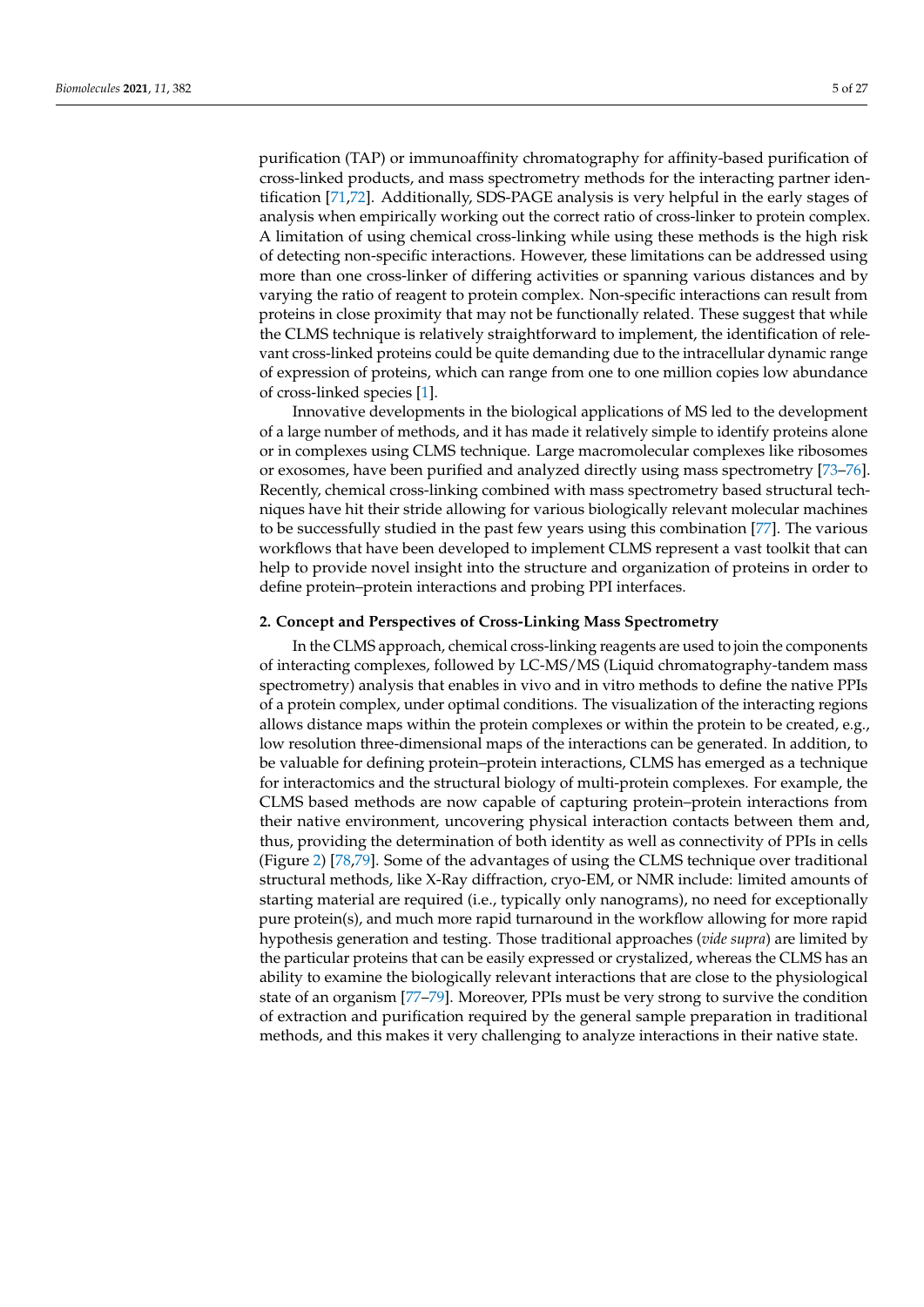

**Figure 2.** The generic workflow of cross-linking mass spectrometry (CLMS) experiments. (**a**) A wide range of samples (from purified proteins to intact tissues and organs) applicable to perform CLMS experiments [11,80]. (**b**) In a representative CLMS workflow, a selected linker is applied to the sample and the cross-linking reaction is carried out. Depending on the actual chemistry of interest, the reaction is stopped through chemical quenching or removal of the reagents. The proteins can be then digested in solution or gel to produce a mix of cross-linked and linear peptides. Prior to mass spectrometry analysis, the cross-linked peptides are often enriched by chromatographic methods, for example, the size exclusion chromatography, ion exchange chromatography, or purification through an affinity tag. Finally, the sample is subjected to LC-MS/MS (Liquid chromatography-tandem mass spectrometry) acquisition pipelines that have been developed to add the likelihood of selecting cross-linked peptide precursors for fragmentation. Using a variety of search software, two linked peptides can be identified from spectra and through the methods determining the false discovery rate, the list of matches can be filtered to the desired confidence. The cross-links can be also visualized by integrative modeling techniques. CLMS techniques convey the structural information in the form of distance restraints on single protein, protein complexes and allows to portray protein networks [11,80–82]. In this figure the structures of protein or peptides were prepared using BIOVIA Discovery Studio (Dassault Systèmes, BIOVIA Corp., San Diego, CA, USA) visualizer tool.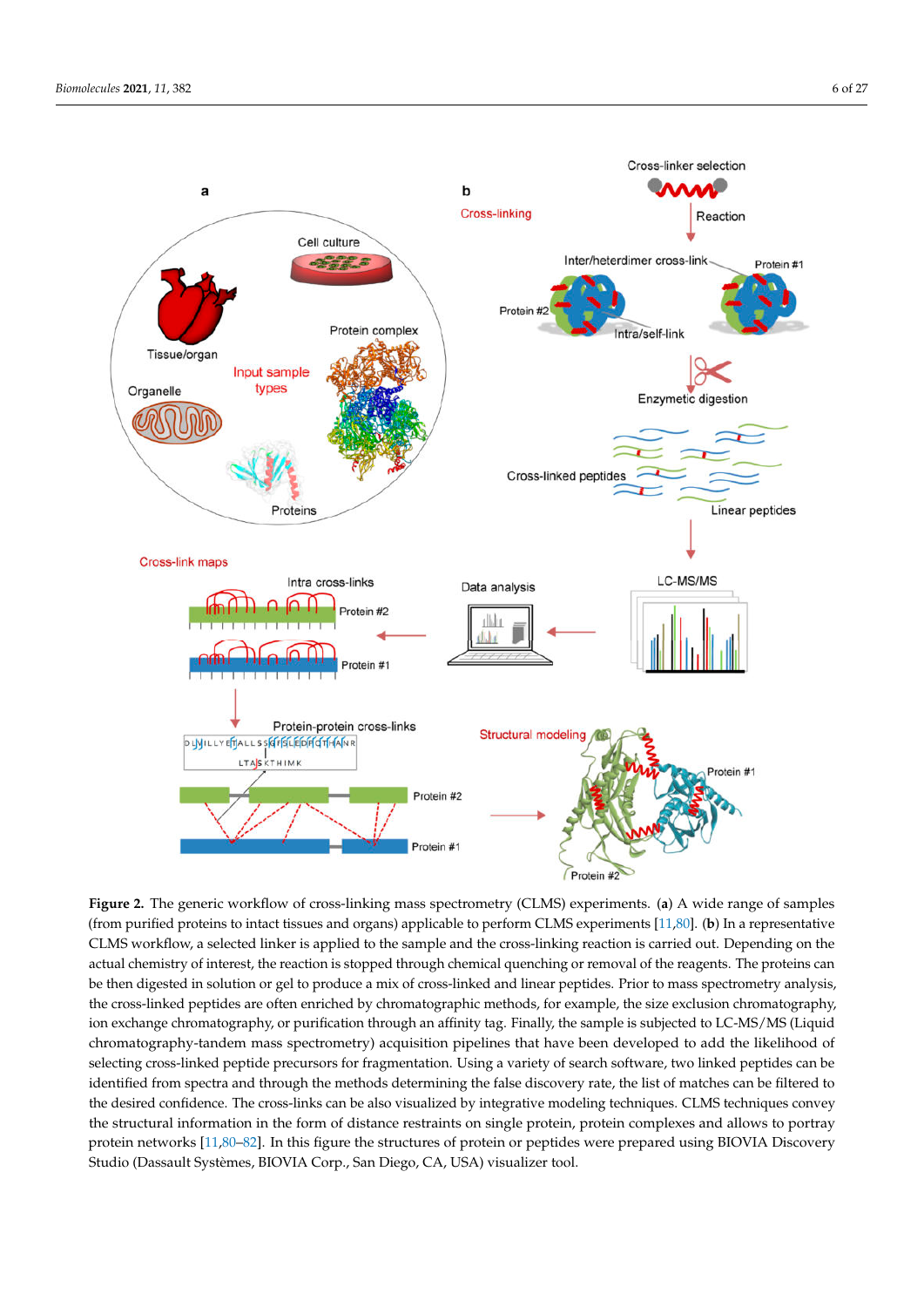# *2.1. Associate Methods for CLMS Technique*

Three main chemical approaches that involve MS analysis on the peptide level are: (i) the exchange of labile hydrogen atoms with deuterium atoms in hydrogen/deuterium exchange (H/D exchange or HDX) methods, (ii) the covalent modification (i.e., painting or surface modifications) of amino acid residues (mostly the functional groups in side chains) in various covalent labeling workflows, and (iii) chemical cross-linking, in which two spatially proximate amino acid side chains are covalently coupled (Figure 3) [72]. Particularly, the CLMS methods are complementary to other MS techniques for structure analysis. As an example, the HDX-MS can provide information regarding the regions that may be analyzed by CLMS and it is frequently used to examine the conformational flexibility of protein complexes. Following this, CLMS can be used to obtain distances between interacting regions and fill in information that might be missed by traditional method, e.g., regions of NMR or X-Ray data that are poorly defined (Figure 3). When considering the fact that the CLMS workflows often involve simply injection peptide mixtures, as would be done for any shotgun proteomic experiment, there need not be any significant interruption to overall laboratory workflows apart from upstream use of specific cross-linking.



**Figure 3.** Three important mass spectrometry approaches used in the structural proteomics analysis of binary complexes. In the hydrogen/deuterium exchange,  $H_2O$  is replaced by  $D_2O$  and the resulting exchange associated with a mass increase can be detected by mass spectrometry (MS). Chemical cross-linking, comprises the covalent coupling of two reactive groups within a protein or between two different proteins, and then by introducing cross-links at the specific residues, spatial information at different levels can be obtained using MS. In covalent labeling, irreversible modifications are introduced at the reactive side chains and the solvent or surface exposed residues in proteins can be identified [23,72]. In this figure the protein or peptide structures were prepared using the BIOVIA Discovery Studio (Dassault Systèmes, BIOVIA Corp., San Diego, CA, USA) visualizer.

Despite the growing popularity of CLMS technique, there remain limitations that need to be overcome in order to make it more successful in defining the in vivo state of PPIs. Its main limitation is the small depth of interactome coverage [61]. To date, the 'maximum number of cross-links identified in system-wide studies is ~10,000, howeverthis number is expected to grow as methods continue to improve. Specific challenges to overcome full interactome coverage are the high dynamic range of expression of proteins (from 1 to  $10^6$  intracellularly) and diversity in their binding affinities. Additionally, these include the variety of amino acid residues that can be targeted by cross-linkers and the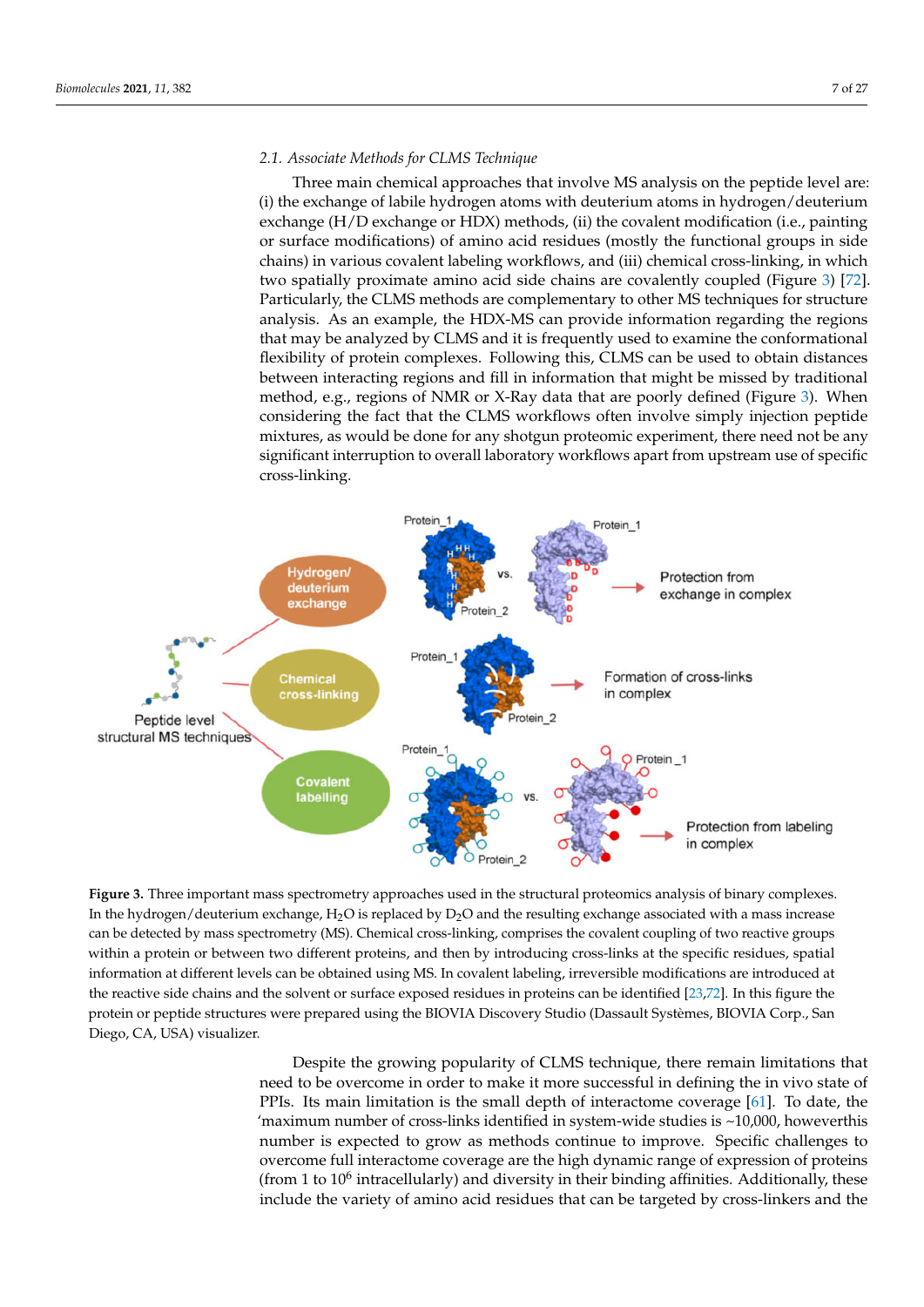decreased solubility of cross-linked protein complexes that, in turn, causes problems during digestion and the ionization of large cross-linked products [11]. Addressable challenges include: (i) reducing sample complexity by liquid- and gas- phase methods, which, in turn, can increase detectable dynamic range, and thus, detect lower copy number proteins, (ii) targeting additional functional groups in proteins in an aqueous environment, and (iii) most CLMS methods target amine reactive cross-linkers that leads to a 'dark' interactome that is blind to PPIs, where the primary amine groups are absent or scarce in the contact region [11,83,84].

Identifying the potential regions of protein intra- and inter- molecular interactions is considered the main power of CLMS in part, because it can also provide direct information on a range of distance constraints that can be used to develop or enhance three-dimensional models of protein in complex structures [85,86]. However, rather than CLMS data being an end unto itself it is used as one of a set of analytical methods that, together, provide structural insights. In the case of CLMS, the main challenges are to achieve robust workflows that enable a comprehensive capture of dynamic biological systems interactions in their native environments in a routine manner [11]. Typically, the first step in any CLMS experiment is to define the chemical cross-linking reagents, which is based on known or expected amino acid sequence, be used, and then next to define the ratio of reagents to proteins. Inducing too many cross-links may make the complex undigestable, while too few may not provide useful information. This ratio is usually empirically defined by the following changes to the complex by SDS-PAGE. After this ratio is developed, the cross-linked proteins are digested to peptides using an appropriate enzyme. In some cases, an enrichment step may be integrated to isolate cross-linked peptides from the overwhelming number of non-cross-linked peptides in the sample that prohibits the detection of the lowest copy number cross-linked peptides. Finally, the peptides are introduced into an LC-MS/MS instrument for data collection, and specialized software packages designed for CLMS studies are then used for data interpretation (Figure 2) [72].

#### *2.2. Chemical Cross-Linkers Structure and Chemistry*

A number of options for chemical cross-linking reagents with a wide variety of reactivities are available; they contain reactive ends to a variety of chemical specificity and these reagents are used to cross-link two regions within a protein (intramolecular) or between two different proteins (intermolecular cross-link; homo- or hetero- dimer). These intramolecular cross-links can stabilize tertiary or quaternary structures of a protein, and intermolecular cross-links stabilize the protein–protein complex (the main interest in the field of PPIs analysis) [87]. The growth in the use of protein CLMS has led to a wide variety of cross-linking reagents, with various distance constraints between functionally reactive groups. It may be required that more than one reagent each with different distance constraints could be used to aid construction of the three-dimensional protein structure or PPIs (Figure 4) [87,88].

In the simplest terms, chemical cross-linking reagents are comprised of two reactive functional groups that are separated by a spacer arm, which defines the distance between functional groups (Figure 4a). For an intramolecular (within a protein) cross-linking, a short spacer arm is more likely to be useful, whereas, for the intermolecular crosslinking studies, longer spacer arms can be more efficient. In addition, this difference is necessary to satisfy the steric constrain effects that guide the distance between potential reaction sites for cross-linking. The cross-linkers can be homobifunctional (having the same reactive functional groups at both ends of the spacer arm) or heterobifunctional (with different reactive groups at either end of the spacer arm). Homobifunctional crosslinkers are ideal for capturing a protein–protein interaction snapshot, while the use of heterobifunctional cross-linkers allow for two-step sequential conjugations that minimize undesirable polymerization or self-conjugation [87–89]. Overall, the chemical reactivity is the basis for choice of a given cross-linker. Different chemical properties that facilitate their use for specific applications and affect choice can be made by meeting specific criteria,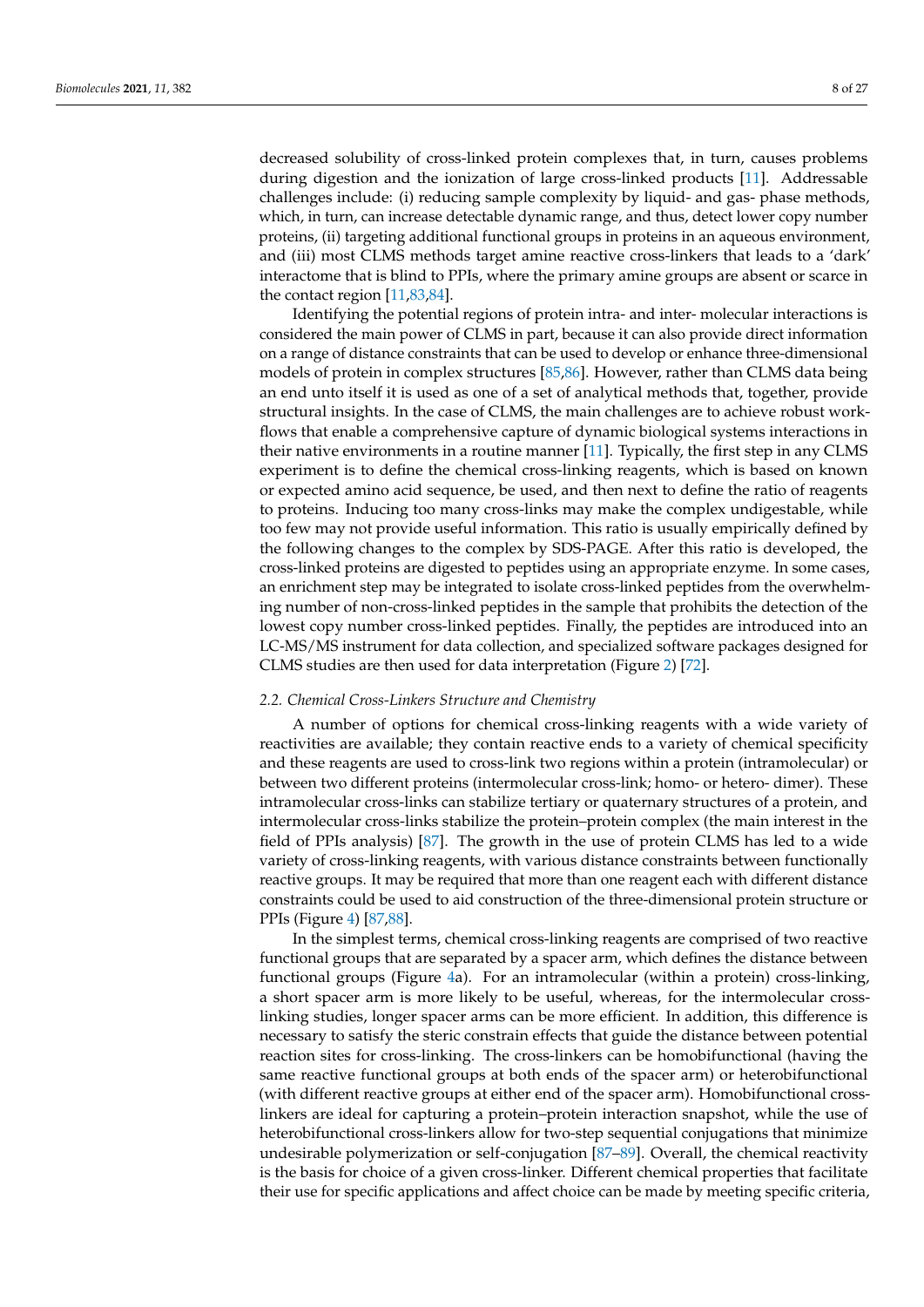including target functional groups, cell membrane permeability, and solubility. Crosslinking reagents are classified based on some general features, like chemical specificity (homo- or hetero- bifunctional structure), spacer arm length, water solubility, and cell membrane permeability (i.e., whether it is desired for the reagent to permeate cells or crosslink hydrophobic proteins within membranes), and instantly reactive or photoreactive groups [87–89].

The ideal cross-linkers for MS analysis with a focus on the different aspects of chemical structure and reactivity contain molecules with functional groups, by which at least two of the groups are reactive and capable of conjugation (Figure 4a). These types of cross-linkers are clearly the homobifunctional amine (lysine)-reactive N-hydroxysuccinimide (NHS) and sulfo-NHS esters (e.g., disuccinimidyl suberate, DSS; and, bis(sulfosuccinimidyl)suberate, BS3; Figure 4b and Table 1) [71,90]. Targeting the lysine residues is desirable due to their relatively high prevalence (~6% of all residues), their distribution across solvent-accessible protein surfaces, and the specificity of primary amine-targeting chemistries. Because it can be difficult to characterize the proteins with few or no lysine residues using these aminereactive agents, other residues, like serine, threonines, and tyrosines, are also targeted for cross-linking [71,80]. The majority of recent studies have made use of non-cleavable cross-linkers and, thus, the DSS and BS3 have become the reagents of choice. The only difference between these cross-linkers is a sulfonic acid group that is incorporated into BS3 to improve water solubility, and to bridge a distance of 11.4 Å, which results in  $C\alpha$ - $C\alpha$ distance of  $\sim$ 27 Å [71]. The tremendous success of DSS or BS3 reagents is due to their simplicity, reaction specificity, ease of use, reaction product stability, and lack of reaction by products. Their successful use has been demonstrated by integrative structural biology in purified complexes, in organelles, in cells, and labeled, as well as label-free quantitation for analyzing structural changes of protein [89]. Expanding further, MS-cleavable crosslinkers, such as disuccinimidyl sulfoxide (DSSO) and disuccinimidyldibutyric urea (DSBU), are also widely being used, since they provide an additional level of information in their tandem mass spectra that contain characteristic fragment ions generated during tandem MS experiments. The principal spacer lengths of cross-linkers in the community-wide CLMS study is in range of 10–12.5 Å, based on the most preferentially used cross-linkers, cleavable BS3 and DSS, as well as non-cleavable DSSO and DSBU (Figure 4 and Table 1) [71,91].

| Tools                                                                       | <b>Chemical Cross-Linkers Supported</b>                                                                                                      | Website                                                                                       |
|-----------------------------------------------------------------------------|----------------------------------------------------------------------------------------------------------------------------------------------|-----------------------------------------------------------------------------------------------|
| MeroX (StavroX included) [106]                                              | BS2G, BS3/DSS, BS3/DSS-D0/D12, CDI, DC4,<br>DSAU, DSBU, DSSO, DST, EDC,<br>Formaldehyde(12), Formaldehyde(24), SDA                           | http:<br>//www.stavrox.com/Download_MeroX_Win.htm<br>(accessed on 23 February 2021)           |
| Spectrum Identification Machine for<br>Cross-Linked Peptides (SIM-XL) [107] | DSS, DSG, DSSeb, DSS/DSG/DSSeb (with<br>reporter ions only), XPlex C6N2, XPlex C3N2,<br>XPlex C6Ac2, XPlex C3Ac2, Disulphide,<br>zero-length | http://patternlabforproteomics.org/sim-xl/<br>(accessed on 23 February 2021)                  |
| Xilmass [108]                                                               | DSS (d0/d12), BS3(d0/d4), EDC and GA                                                                                                         | http://compomics.github.io/projects/xilmass.html<br>(accessed on 23 February 2021)            |
| xQuest/xProphet [109]                                                       | BS3, DSS etc.                                                                                                                                | http://proteomics.ethz.ch/cgi-bin/xquest2_cgi/<br>download.cgi (accessed on 23 February 2021) |
| XiSEARCH [110]                                                              | BS2G, SDA, BS3, DSSO, EDC, NonCovalent,<br>Linear Search                                                                                     | https://www.rappsilberlab.org/software/xisearch/<br>(accessed on 23 February 2021)            |
| Kojak [111]                                                                 | BS3, DSS etc.                                                                                                                                | http://www.kojak-ms.org/param/cross_link.html<br>(accessed on 23 February 2021)               |
| pLink 2 [112]                                                               | BS2G, BS2G_heavy, BS3_heavy, DSS, EDC-DE                                                                                                     | http://pfind.ict.ac.cn/software/pLink/ (accessed on<br>23 February 2021)                      |

**Table 1.** Few examples of a diverse set of chemical cross-linkers supported by different packages or tools [105–112].

In addition to tools presented in this table other programs such as; XLSearch, ECL 2.0, MaxQuant, xTract, Protein Prospector, pQuant, mMass, CLMSVault, xVis, XlinkX, Mango, CLPM, Crux, DXMSMS, FINDX etc., can also be used for identification of cross-linked peptides [11,80,105].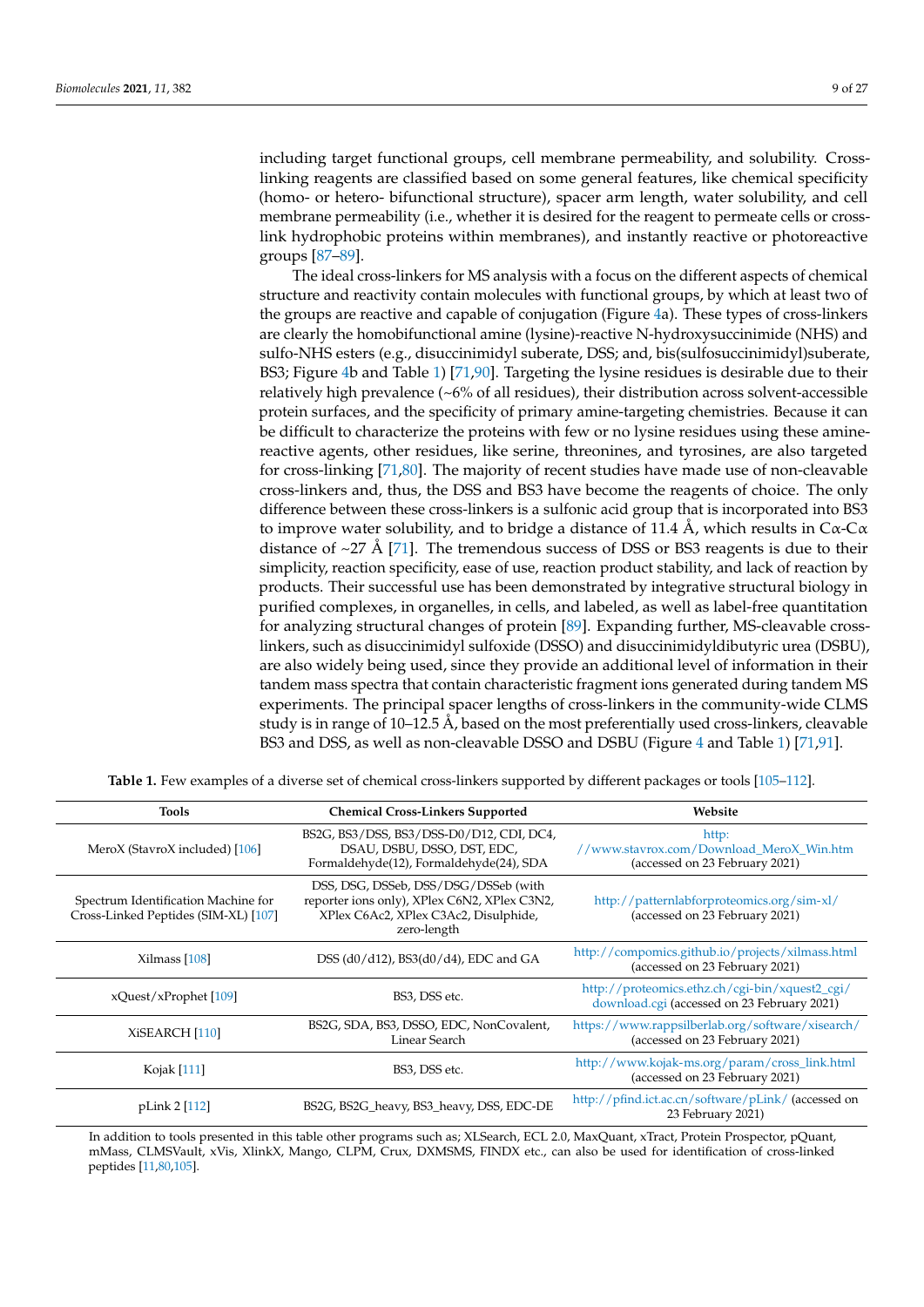

**Figure 4.** Cross-linking reagents anatomy, chemistry, and evolution of cross-linkers. (**a**) Cross-linking reagents comprise various reactive groups, spacer scaffolds with different lengths. Based on the applied experimental workflow, a variety of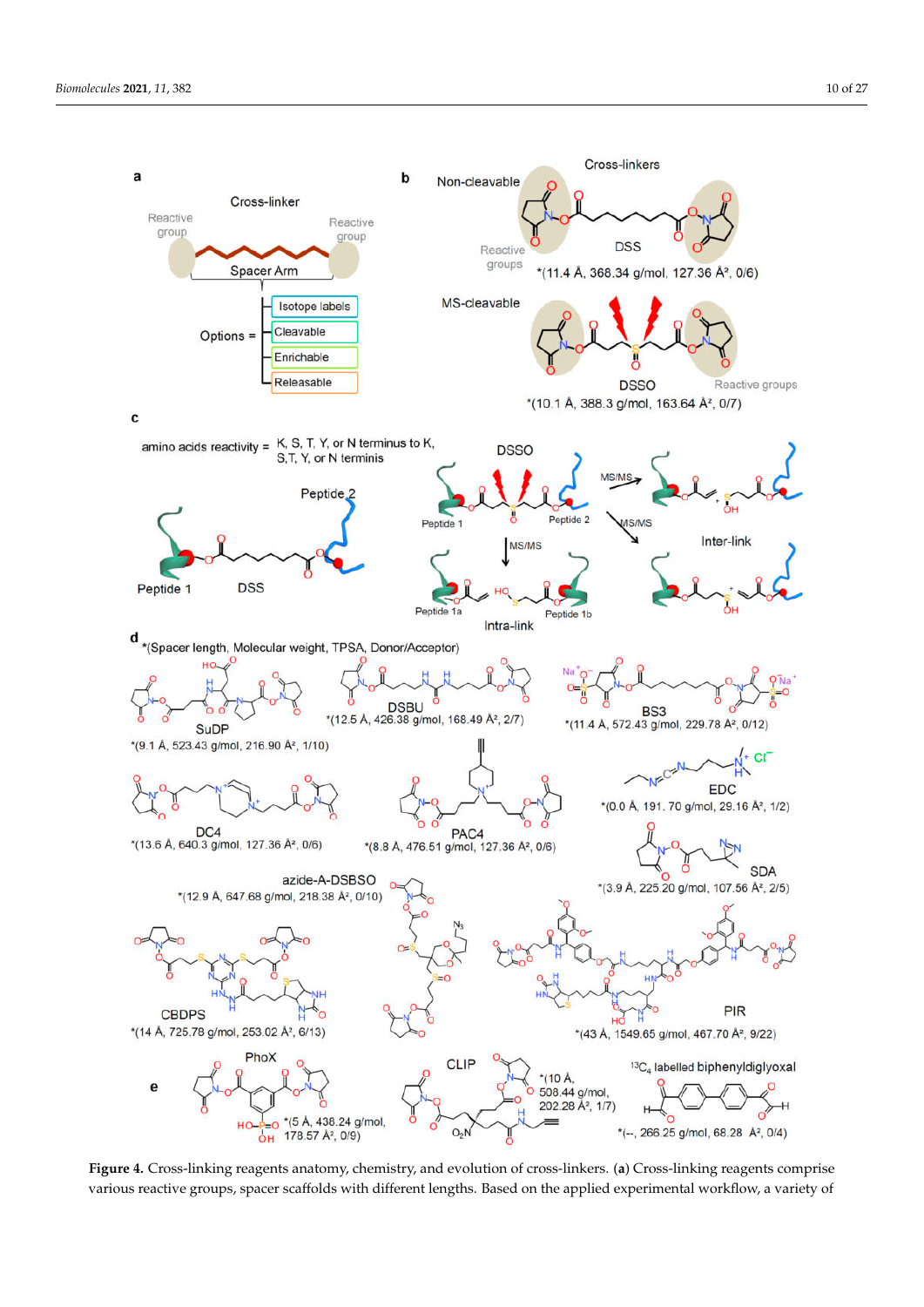isotope labeled, cleavable, enrichable, releasable, and spacer groups are in use. A large number of cross-linkers establish their combinatorial complexity and further supports a larger number of future cross-linkers [87–89]. (**b**,**c**) Structures of the commonly used cross-linkers for analyzing protein–protein interactions involving non-cleavable (disuccinimidyl suberate, DSS) and MS-cleavable (disuccinimidyl sulfoxide, DSSO) cross-linkers [71,91]. Representation of the suggested fragmentation schemes (interlink as well as intralink cross-linked peptides) of DSS and DSSO cross-linked peptides. (**d**) In addition to DSS and DSSO, most commonly used cross-linkers are shown (SuDP, Disuccinimidylsuccinamyl aspartyl proline; DSBU, Disuccinimidyldibutyric urea; BS3, Bis(sulfosuccinimidyl) suberate; DC4, 1,4-Bis{4-[(2,5-dioxo-1-pyrrolidinyl) oxy]-4-oxobutyl}-1,4-diazoniabicyclo[2.2.2]octaneoctane; PAC4, 1,1-Bis{4-[(2,5-dioxopyrrolidin-1-yl)oxy]-4-oxobutyl}-4 ethynylpiperidin-1-ium; EDC, 1-Ethyl-3-(3-dimethylaminopropyl)carbodiimide; Azide-A-DSBSO, Azide-tagged, acidcleavable disuccinimidyl bissulfoxide; SDA, succinimidyl 4,4'-azipentanoate; CBDPS, Cyanurbiotindipropionyl succinimide; and PIR, protein interaction reporter) [71,72,89,91–100]. (**e**) For the enrichment of cross-linked products/peptides a few specific cross-linkers areused such as:PhoX linker (non-cleavable but containing a phosphonic group) [101], CLIP crosslinker (introduces alkyne groups to cross-linked peptides) [102], and  $^{13}$ C labeled form of biphenyldiglyoxal (diglyoxal) cross-linkers) [103,104]. For the cross-linkers on panel b, d, and e, different properties such as spacer length, molecular weight, topological polar surface are (TPSA), and number of hydrogen bond donor or acceptor atoms in the cross linker are described. TPSA and hydrogen bonds were computed using the Molecular Operating Environment (MOE; Chemical Computing Group Inc., Montreal, QC, Canada) package, and the protein/peptide/chemical structures were prepared using BIOVIA Discovery Studio visualizer and BIOVIA draw tools (DassaultSystèmes, BIOVIA Corp., San Diego, CA, USA).

> The spacer arm of cross-linkers can also act as a scaffold for functionalities that focus on the low abundance and complexity of analytes, as well as characteristics of cross-linking products that require analysis. Such functionalities involve MS-cleavable groups, isotope-coding, enrichment handles, and related capture, as well as release groups. Modular design approaches have been applied to cross-linker design and synthesis to generate multiple functional groups. For example, this concept is embodied by the popular protein interaction reporter (PIR) cross-linkers [89,92]. A class of PIR cross-linkers, containing MS-cleavable reagents that can also be enriched through a biotin label [93]. In 2006, a MS-cleavable cross-linker SuDP (Disuccinimidylsuccinamyl aspartyl proline) containing a labile aspartate-proline bond was presented [94]. In principle, the cross-link identification strategy that was presented for SuDP [95] formed a basis for the consecutive development of proteome-wide CL-MS workflows by using other MS-cleavable linkers. Various other MS-cleavable linkers, such as the DSBU [96], DSSO [83], CBDPS (Cyanurbiotindipropionyl succinimide) [97], and DC4 (1,4-Bis{4-[(2,5-dioxo-1-pyrrolidinyl) oxy]-4-oxobutyl}- 1,4-diazoniabicyclo[2.2.2]octane) [98], are revealed, as well as applied in different protein systems (Figure 4). As derivatives of DSSO, two different trifunctional cross-linkers were designed harboring azide (azide-A-DSBSO: azide-tagged, acid-cleavable disuccinimidyl bissulfoxide) or alkyne (alkyne-A-DSBSO) groups, which enable affinity purification approaches that are based on click-chemistry [99]. Likewise, the trifunctional PAC4 (1,1-Bis{4-[(2,5-dioxopyrrolidin-1-yl) oxy]-4-oxobutyl}-4-ethynylpiperidin-1-ium) linker was designed from DC4 having an alkyne group for an affinity enrichment of crosslinks (Figure 4) [71,100]. The impressive array of chemistry applied for the enrichment of cross-linked products is provided by the PhoX linker (Figure 4e) [101]. The PhoX linkeris non-cleavable, but contains a phosphonic group, which allows for the cross-linked products to be enriched through routine methods, like titanium dioxide substrates, which are used for phosphopeptide enrichment by immobilized metal ion affinity chromatography (IMAC) [71].The purified cross-linker with the PyrR target protein complex was incubated to evaluate the diglyoxal-based  $(^{13}C$  labeled biphenyldiglyoxal) cross-linkers (Figure 4e) and confirm their use to identify protein–protein interactions [103,104]. The work by AN Holding [103] described that these reagents (biphenyldiglyoxal; Figure 4e) were useful for recognizing the formation of arginine-selective cross-links in the human PyR complex.

#### *2.3. Cross-Linked Sample Preparation for MS (Protein–Protein) Analysis*

Protein cross-linking produces a challenging task for a mass spectrometrist, due to an introduction of multiple interconnected amino acid sequences into a mass spectrometer. Cross-linked proteins could be analyzed by either top-down or bottom-up mass spec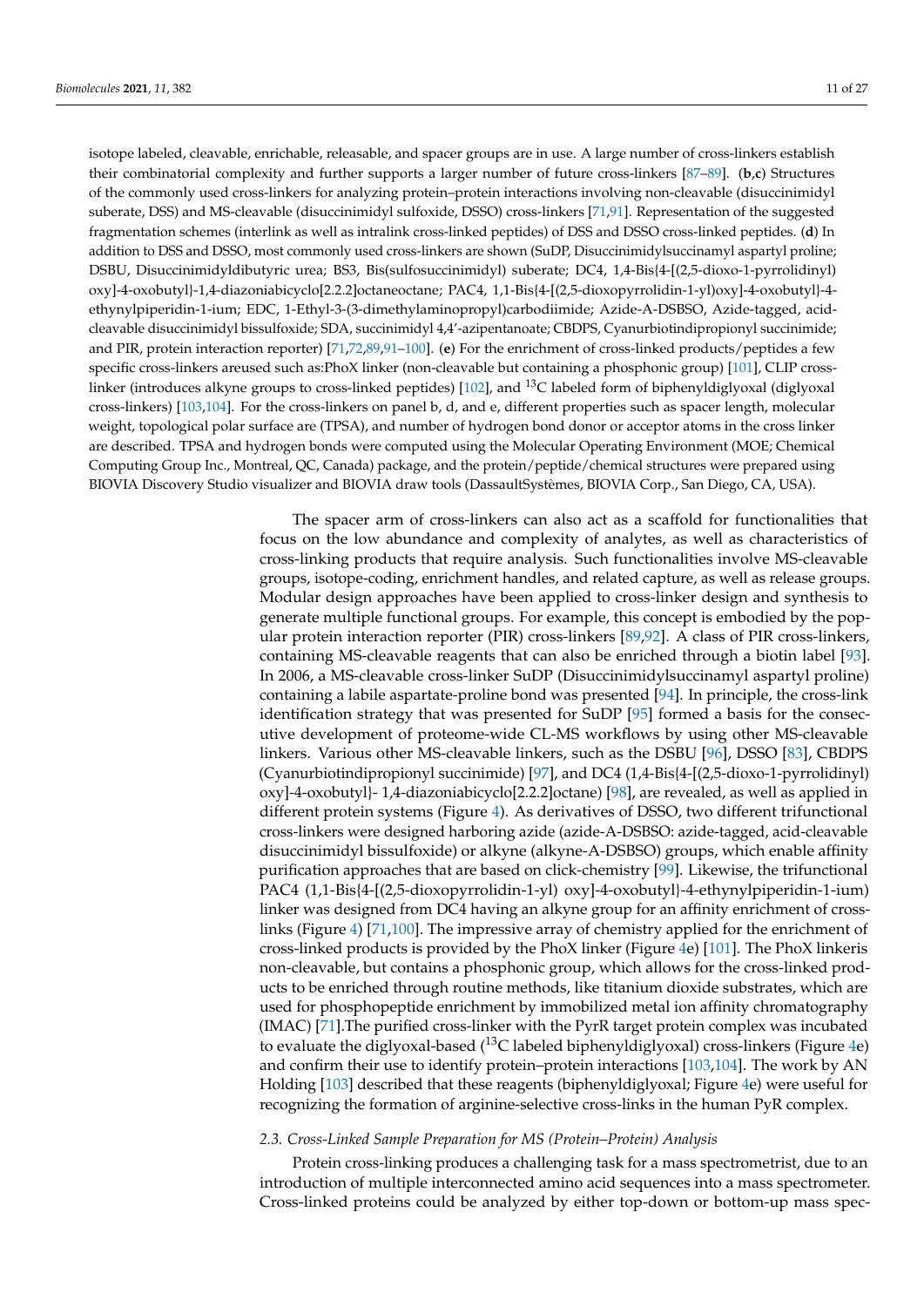trometry. Less frequent top-down mass spectrometry measures intact protein complexes; however, more common bottom-up mass spectrometry relies on simpler peptides that need to be generated prior MS measurement via proteolytic cleavage. Herein, we shed light on possible sample preparation pipelines used to turn a cross-linked protein sample into a clean peptide solution that is introducible into MS, and discussed the major factors impacting the detection of cross-linked peptides.

The peptide sample preparation process has a major impact on subsequent crosslinking experiments using mass spectrometry, because the investigation of protein interacting domains directly relies on peptides detectable by MS. The detection of peptides by MS is influenced by the chemicals used in sample preparation that may interfere with the eventual ability of any given peptide to be detected by ionization, and directly by the peptide's chemical properties that make it more or less ionizable. The very first step after cross-linking is to ensure the cross-linked protein remains in solution, which can be a problem for some proteins that may have been marginally soluble prior to cross-linking. This decrease in the solubility may require the addition of chemicals, like detergents, to the buffer to improve solubility or simple dilution with lysis buffer. For all of these reasons, it is important to use mass spectrometry compatible buffers if downstream analysis does not or cannot include a buffer changing step. Rapid and effective cross-linked peptide detection also depends on the proteolytic digestion protocol. There are several cross-linked protein digestion protocols that have been reported (Figure 5).

Commonly, cross-linked proteins are electrophoretically pre-purified from organic contaminants and aggregates while using SDS gel electrophoresis, followed by the extrusion of peptides from the gel band after proteolysis in the same gel band. A study has been reported that focused on QCLMS [113], in order to investigate the protein structural conformations in solution used with in-gel digestion protocols (Figure 5). The digestion of photoactivated cross-linked proteins was performed after SDS pre-separation and concentration in polyacrylamide gel. Müller et al. claimed that they were able to detect 414 unique residue pairs, out of which 292 (70%) were quantifiable across triplicate analyses with a coefficient of variation (CV) of 10% [113]. In addition, several other studies suggested the use of 'in-gel' digestion in their cross-linking proteomics experiments (Figure 5) [114–118]. Nevertheless, the 'in-gel' digestion has the potential for the loss of cross-linked peptides, where their yield relative peptides without cross-linking is low. The main factors contributing to decreased cross-linked peptide recovery from a gel include poor peptide solubility, bulkiness due to the cross-link, and entrapment in gel pores due to peptide branched structure (Figure 5). Therefore, Petrotchenko et al. [119] created an 'out-gel' tryptic digestion procedure for chemical cross-linking studies with mass spectrometric detection. This out-gel digestion procedure is based on SDS-PAGE separation, followed by the passive diffusion of cross-linked proteins from the gel. Cross-linked protein digestion takes place outside the gel, which increases the probability that cross-linked peptides will be detectable (Figure 5). Petrotchenkoet al. included strong cation exchange (SCX) chromatography, followed by the zip-tip cleanup method on the C18 reversed-phase media to remove contaminants and salts from sample prior MS. Moreover, they showed that 93% of the cross-links have better or equal recovery while using 'out-gel' tryptic digestion, as compared to the standard 'in-gel' tryptic digestion [119].

The in-solution approach is another alternative that leads to improved cross-linked peptide recovery as compared to 'in-gel' digestion. It is important to ensure that the sample does not contain mass spectrometry incompatible detergents, and unwanted protein aggregates prior to 'in-solution' digestion (Figure 5). Mass spectrometry incompatible detergents and other organic contaminants will remain in the peptide solution, and they might interfere with peptide separation or cause ion suppression. Parfentev et al., in their study of the 'n<sup>2</sup>' problem of cross-linked peptide search, used 'in-solution' digestion to prepare a model of cross-linked proteomic data [ $120$ ]. The 'n<sup>2</sup>' problem represents a challenge that consists in selecting any residue that is capable of cross linking, as a candidate to be cross-linked to any peptide considered in a specific experiment. Therefore, the ' $n^2$ ' problem creates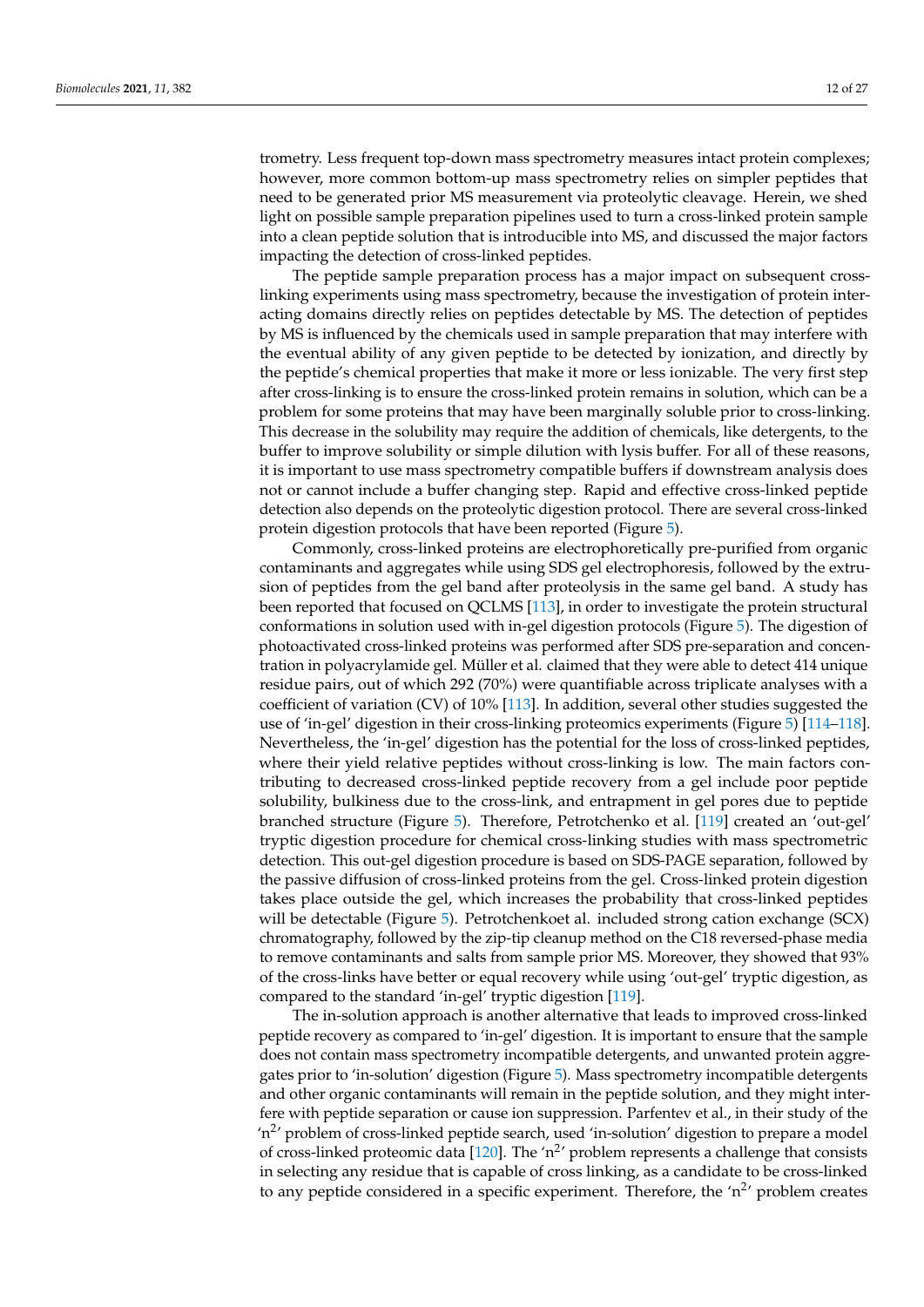$(n^2 + n)/2$  possible cross-links for 'n' number of peptides [121]. There have been many other reports relying on 'in-solution' digestion of cross-linked peptides [122–126]. A vital alternative to 'in-gel' and 'in-solution' digestion protocols, especially when the cross-linked sample contains detergents and contaminants, is 'Filter Aided Sample Preparation' (also termed FASP) method. The FASP method (Figure 5) employs a mass cut-off molecular filter allowing for the high recovery of cross-linked peptides after proteolytic digestion parallel with removal of organic contaminants. Rey et al. reported the use of eFASP protocol to digest membrane proteins cross-linked using trifunctional cross-linker, named 'NNP9′ , in the presence of a MS incompatible detergent [127]. In addition, they suggest that using eFASP followed by the enrichment of cross-linked peptides on monoavidin beads, leads to a drastic improvement in the number of identified cross-linked peptides, when compared to standard gel based digestion [127].

The protease or multiple proteases used to digest the cross-linked protein must be carefully chosen along with a digestion protocol, as this presents yet another factor that could substantially enhance or diminish the result of the experiment. This is in part due to limitations in mass spectrometry, and the typical use of acidic solutions to detect basic peptides by MS. Specifically, peptide length and physicochemical characteristics influence MS detectability as does the co-eluting non-peptide matrix of chemicals used for sample preparation. Recently, it has been shown that the detectability of large tryptic peptides could be enhanced by including stepwise multi protease digestion. Mendes et al. reasoned that sequential digestion could offer an access to the sequence space that otherwise would remain unseen, therefore they employed additional proteases such as AspN, LysC, and chymotrypsin. Multiple protease digestion could reveal mechanistically important protein regions that would not be detectable with tryptic digestion alone [110].

Cross-linked peptides represent only a relatively small portion of the peptide pool in any given cross-linked protein sample after proteolysis. Therefore, sometimes crosslinked peptide enrichment or peptide pre-fractionation steps are included. Ion exchange chromatography represents a potent tool to separate linear from cross-linked peptides, as cross-linked peptides have a higher isoelectric point and are naturally more likely to have higher charge states. Fritzsche et al. demonstrate the benefit of pre-separation after crosslinking by comparing the number of identified cross-linked peptides with and without prefractionation step. Their data clearly show the benefit of introducing SCX, which is reflected in a rapidly increased identification of interpeptidal cross-linking products and overall gain in structural information [128]. The ChaFRADIC (charge-based fractional diagonal chromatography) protocol has been developed to enhance SCX separation of linear from cross-linked peptides. In principle, it relies on blocking free primary amines with dimethyl chemistry prior to proteolysis. Following this reaction, cross-linked proteins are digested with trypsin and resulting peptides are separated by SCX into fractions with theoretical charge of +1, +2, +3, or +4. Subsequently, the peptides are trideutero-acetylated to block newly created N-termini. Then SCX is performed again and the net charge of internal peptides will be reduced by one, while net charge of N-terminal peptides will not be changed as they have already been dimethylated. Internal peptides shift to earlier fractions while N-terminal peptides elute the same as before [129]. Introducing SCX preseparation step is popular in cross-linked proteomics as it is well documented in several studies (Figure 5) [119,128–130]. Nevertheless, SCX fractions require additional desalting steps prior mass spectrometry analysis which might lead to extensive peptide losses.

Alternatively, the cross-linked proteins might be enriched by pull-down via a biotin group or various other groups introduced during cross-linking reaction. Chowdhury et al. developed a novel multifunctional CLIP cross-linker (Figure 4e) that introduces alkyne groups to cross-linked peptides. This group could be exploited to enrich cross-linked peptides via alkyno-azide chemistry after the reaction [102]. Tan et al. developed trifunctional linker cross-linking free amino groups of interacting proteins. Their cross-linker contained a biotin tag for cross-linked peptide purification. Interestingly, the cross-linker also possessed a chemical cleavage site to detach biotin tags after purification. As needed a spacer arm can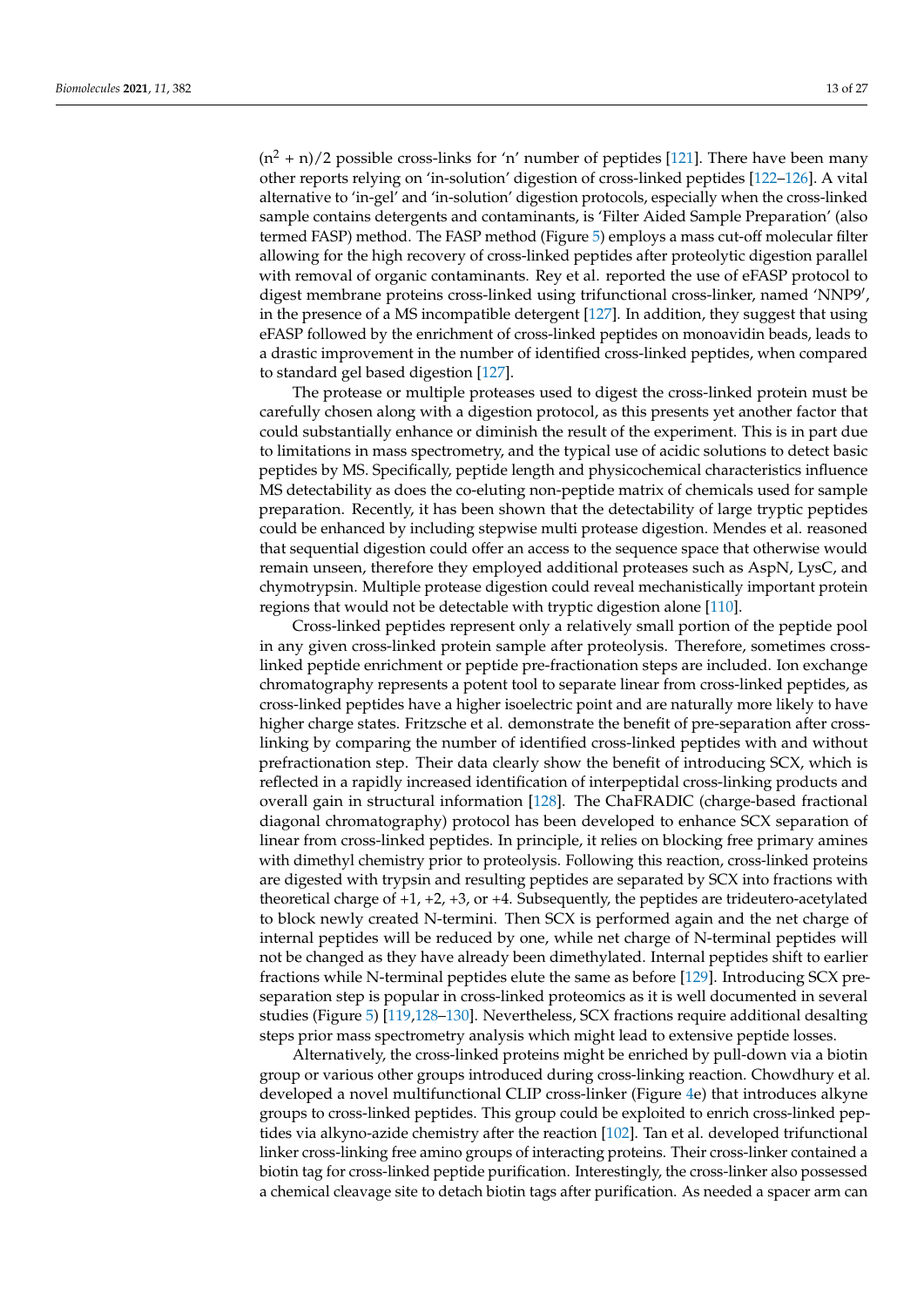be included to introduce isotope-labels for quantitative purposes [131]. However, affinity purification of cross-linked products enriches the sample for peptides that reacted with cross-linking reagent, but it does not distinguish between linear and cross-linked peptides. Therefore, exploiting the size difference between linear and branched cross-linked peptides is another option of how to deal with low abundance of cross-linked peptides. Several studies employed a SEC (size exclusion chromatography) step to pre-separate emerging peptides based on their size [132,133]. Leitner et al. assembled a cross-linking workflow including SEC chromatography separating true cross-linked proteins from all kinds of linear proteins that does not contribute to a description of protein complex. Moreover, they demonstrate that the identification of cross-linked proteins increases 3-fold upon introduction of SEC [133]. Adopted workflow was then applied to enhance study of cross-linked protein complexes of human protein phosphatase 2A (PP2A) [134].

Identification of protein cross-links depends on additional factors such as the crosslinked peptide ionization efficiency, mobile phase composition, electrospray setting, mass analyzer, acquisition method, and data analysis. The cross-linked peptides could be eluted with other peptides (non cross-linked) or even with the contaminants, and therefore they will compete for a given number of protons or charges in the electrospray source. Peptides with better ionizability will tend to charge more and peptides with low ionization efficiency will be suppressed resulting in no or low signal. Moreover, gold standard DDA (data dependent acquisition) methods can detect only a limited set of charged precursor peptides at a given time. The DDA methods pick ions for tandem MS in stepwise fashion from the most abundant ion at any given time, which naturally excludes lower abundance ions. It is not uncommon that more peptides elute at the same time than can be selected for tandem MS, which could lead to complete exclusion of low intensity precursors ions, some of them may be cross-linked peptides [135–138]. Successful cross-linked peptide detection is only the very first step of a cross-linked experiment and always includes finely tuned downstream data analysis, which is another important step in the overall pipeline to identify juxtaposed amino acids.

## *2.4. Cross-Linking by UV for Protein–DNAInteractions*

Protein-DNA interactions, fundamental to the functionality and stability of the genome, control essential cellular processes like replication, transcription, repair, and recombination. To understand the DNA-dependent processes, mapping of such protein–DNA interactions as well as identification of specific sites of interaction are required [139]. Many of the previously described CLMS workflows can be adopted to obtain such insights as has been recently demonstrated by Stützer et al. [140], who performed mass spectrometric identification of proteins interacting directly with DNA in reconstituted and native chromatin after cross-linking by UV light. Analysis of contact interface at amino acid level was possible by this approach, and they also described the possible means to distinguish the protein–DNA and protein–RNA interactions by performing a single experiment [140]. Chromatin is one of the most prominent protein–DNA complexes of a eukaryotic cell and in this, a core of eight histone proteins (2xH2A, 2xH2B, 2xH3, and 2xH4) associate with DNA in a repetitive manner to facilitate structural and functional organization of the genome [139]. Several studies described that RNA binding sites in proteins can be detected efficiently by using UV cross-linking combined with mass spectrometry [141,142]. Similarly for the cross-linking of protein and DNA components, a well established protein–DNA cross-links are induced in vivo after the exposure of cells to UV light, ionizing radiation or alkylating agents, in order that lead to bulky DNA lesions [140,143]. UV irradiation of DNA triggers a cellular cascade called DNA damage response, comprising a multitude of proteins and likewise, this UV irradiation has been successfully applied to cross-link single- and double- stranded DNA to proteins for analyzing chromatin dynamics [144]. Accordingly, the UV cross-linking with mass spectrometry could be beneficial to explore structural and functional relations in protein–DNA systems [140].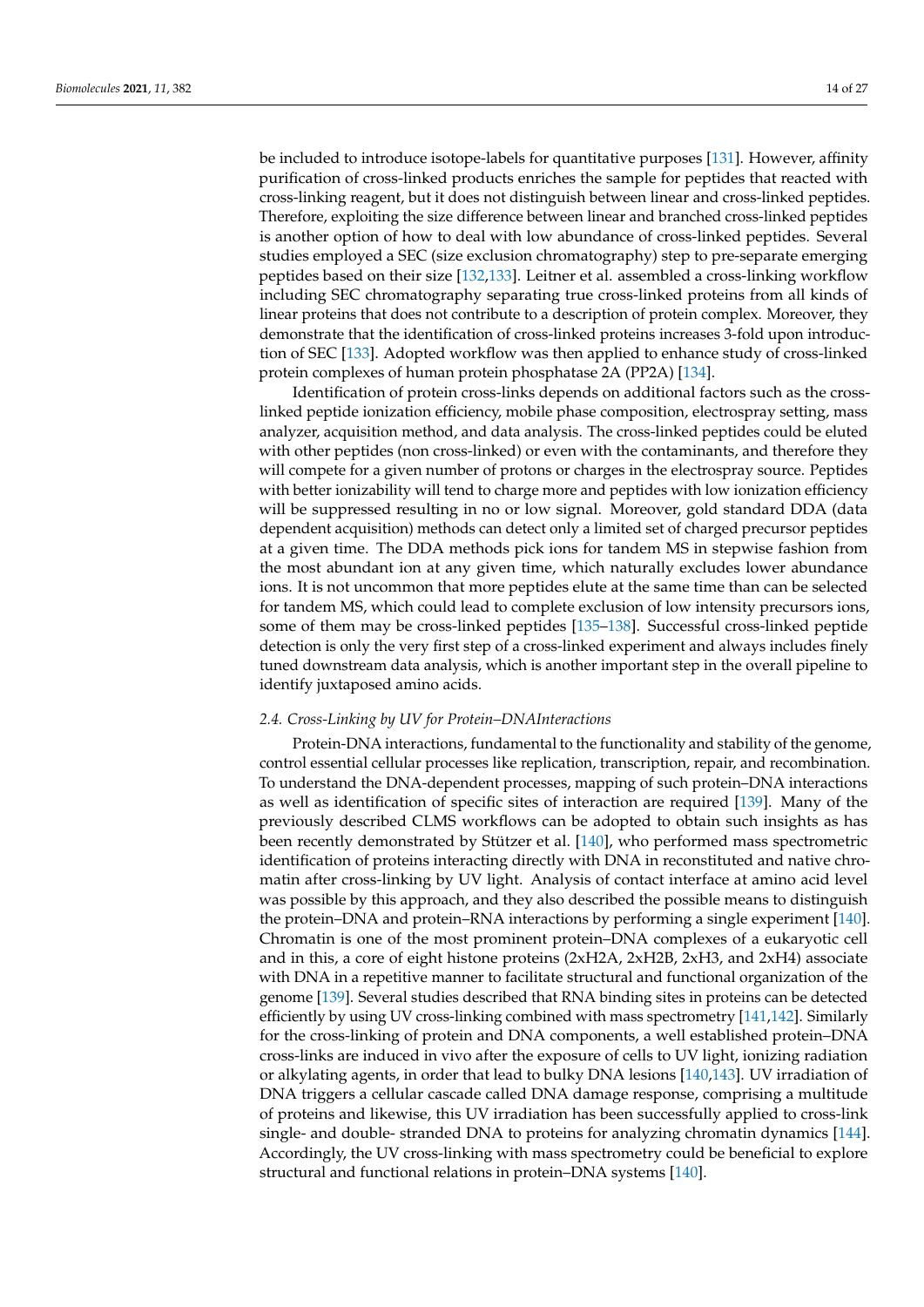

**Figure 5.** A workflow of determining protein structure, as well as the protein–protein interactions using the most frequent bottom-up cross-linking mass spectrometry. Extracted cross-linked proteins could be turned into peptides by several digestion protocols and proteases. Protein digestion protocol is chosen based upon up-stream steps taken to prepare cross-linked protein extract. FASP (filter aided sample preparation), 'in-gel', and 'out-gel' digestion protocols are used predominantly when a sample contains mass spectrometry incompatible substances, e.g., detergents or contaminants. However, 'in-solution' digestion might be used along with proteomic samples, which are already mass spectrometry compatible and contain predominantly cross-linked proteins of interest. Complexity of the cross-linked peptide samples might be reduced by separating cross-linked peptides from linear peptides after digestion. Difference in physico-chemical properties of cross-linked and linear peptides is often exploited to perform strong cation exchange or separation based on difference of peptide size. Alternatively, cross-linked peptides could be pulled down if a linker containing an affinity tag such as for example, biotin group has been used. Down-stream mass spectrometry analysis is frequently done in data-dependent acquisition mode (DDA). In the figure, representation of protein or peptide structures were prepared using BIOVIA Discovery Studio (Dassault Systèmes, BIOVIA Corp., San Diego, CA, USA) visualizer.

Recently, Stützer et al. adapted the established protein–RNA CLMS workflow for detecting protein–DNA cross-links [140]. In their initial experiments they showed that UV irradiation at 254 nm efficiently cross-link histone proteins to double stranded DNA. Consequently, they set out a protein–DNA cross-linking workflow that can be used for simple protein–DNA complexes, for example; oligonucleosomes, chromatin binding factors, and also complex systems like cell nuclei. In this workflow [140], first the linker histone-DNA complexes along with single nucleosome and 12 mer oligonucleosomal (chromatin) arrays containing Xenopus laevis core histones [145] were prepared. After irradiation, protein and DNA complexes were hydrolyzed with DNA nuclease and trypsin to generate peptides,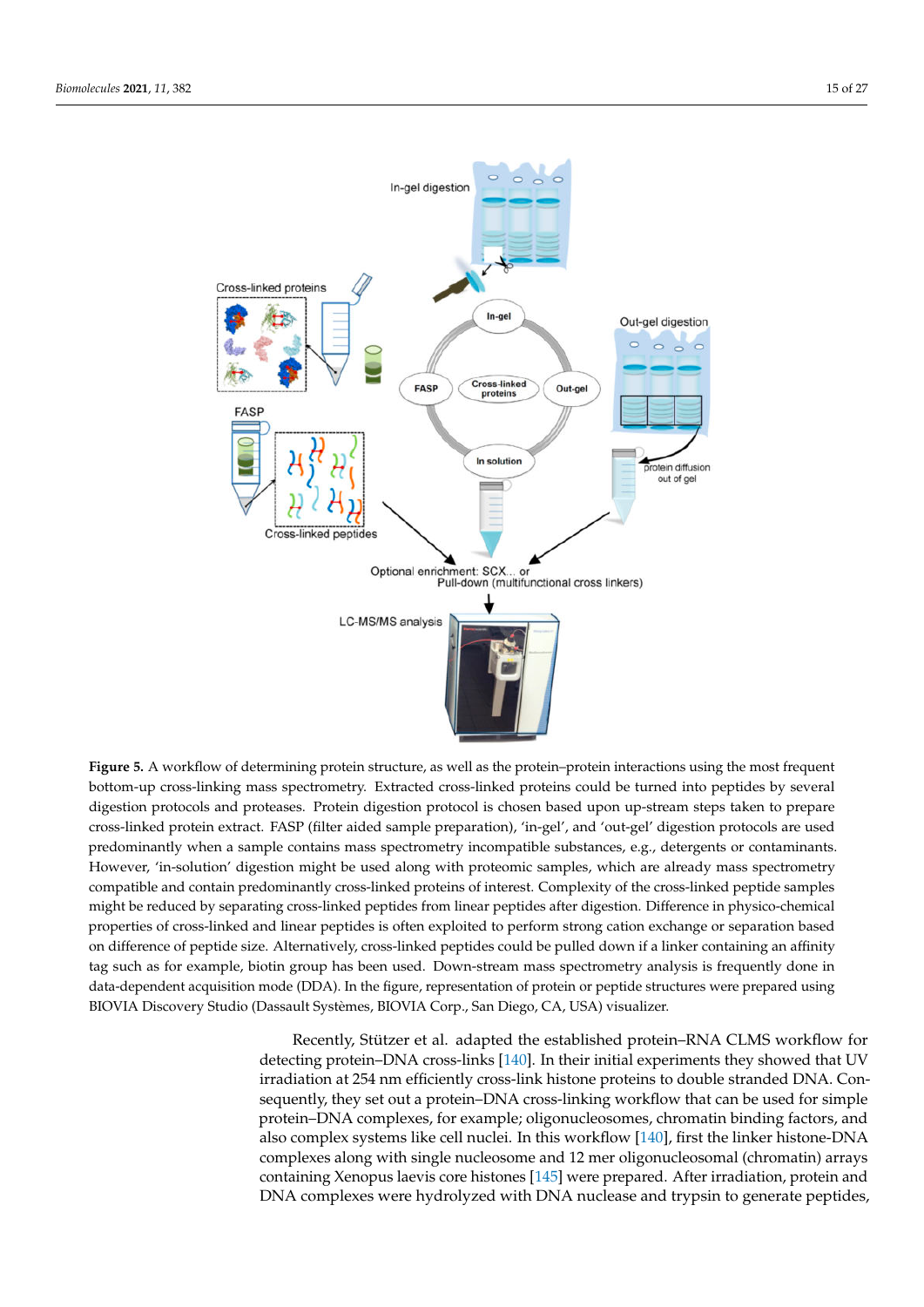oligonucleotides and cross-linked peptide-DNA oligonucleotide conjugates acceptable to MS analysis. Oligonucleotides without cross-links were excluded by C18 reversed phase chromatography and finally, peptide-DNA conjugates were enriched by using TiO2 affinity chromatography (Figure 6a) [141,146]. Purified peptide-DNA oligonucleotide conjugates were then analyzed through LC-MS/MS, and resulted MS data were analyzed using the RNPxl computational workflow [141,147] in the OpenMS (https://www.openms.de (accessed on 23 February 2021)) software network (Figure 6a) [140].

Following the successful application of the workflow and encouraging results obtained in case of UV cross-linking of DNA-binding proteins in native chromatin, Stützer et al. [140], eventually applied it for analyzing protein–DNA interactions in more complex samples. Towards these ends, intact nuclei were isolated from HeLa cells and subjected to UV irradiation. Chromatin was isolated from the cross-linked nuclei by formaldehyde induced the cross-linking method based on chromatin-precipitation [148]. The isolated UV-irradiated chromatin fraction was digested while using RNase, DNase, and trypsin. The resulting mixture containing peptides, cross-linked species and oligonucleotides was then further processed (Figure 6a) [140]. In these initial in nucleo cross-linking experiments, Stützer et al. [140] hardly observed histone cross-links, and they referred it to the used purification strategy (TiO2-based enrichment without any further steps to remove the multitude of phosphorylated peptides or cross-links (peptide-RNA) that are present in UV cross-linked and digested nuclei). The co-enriched peptides block mass spectrometry detection as well as the sequencing of DNA cross-linked peptides. In order to overcome this obstacle, Stützer et al. [140] applied a more sophisticated enrichment strategy, in which they combined a size-exclusion chromatography (SEC) step along with chromatin-isolation and final TiO2 affinity enrichment. By removing most RNAs by RNase digestion and trypsinizing protein and maintaining the DNA intact, the larger-sized DNA-peptide crosslinks were successfully separated from linear (phosphorylated) peptides as well as from the vast majority of peptide-RNA oligonucleotide cross-links (Figure 6a).

#### *2.5. Protein–RNA Interactions Identified by Cross-Linking MS Technique*

Non-coding RNA sequences involving long non-coding RNAs, small nucleolar RNAs, and untranslated mRNA regions make direct interactions with proteins to achieve their various functions. Recent efforts have categorized the methods for studying RNA–protein interactions in two different approaches, one that identifies proteins that are bound to RNA of interest (RNA-centric) and other that characterizes RNAs bound to a protein of interest (protein-centric). Herein, we review different methods for studying protein–RNA interactions, while focusing on the cross-linking MS technique (Figure 6b) [149].

# 2.5.1. The RNA-Centric Cross-Linking

The changing patterns of RNA–protein interactions is critical for cellular functions, which are then regenerated based on the subcellular localization and environment stimuli [150]. Characterizing such protein–RNA interactions is challenging, as they are dynamic and transient. Generally, RNA-centric methods can be in vitro or in vivo, from which in vitro approaches are useful for analyzing RNA and protein molecules outside the context of a cell, while in vivo methods are useful to investigate such interactions within the cellular environment [149].

Cross-linking methods can be used to identify protein–RNA interactions in vivo. To do so, the RNA is purified under denaturing conditions to remove non-covalent interactions and only cross-linked components are subsequently extracted for identification. The formaldehyde, a small and bifunctional cross-linker, can easily permeate the cells and cross-links macromolecules within 2 Å, involving the protein–RNA complexes, by creating a reversible covalent linkage [151]. Methods that use formaldehyde to cross-link RNA to proteins are referred to as Chromatin Isolation by RNA Purification (ChIRP) [152] and capture hybridization analysis of RNA targets (CHART) (Figure 6b) [153]. Additionally, the UV light is a zero-distance cross-linker method and, thus, it cross-links protein to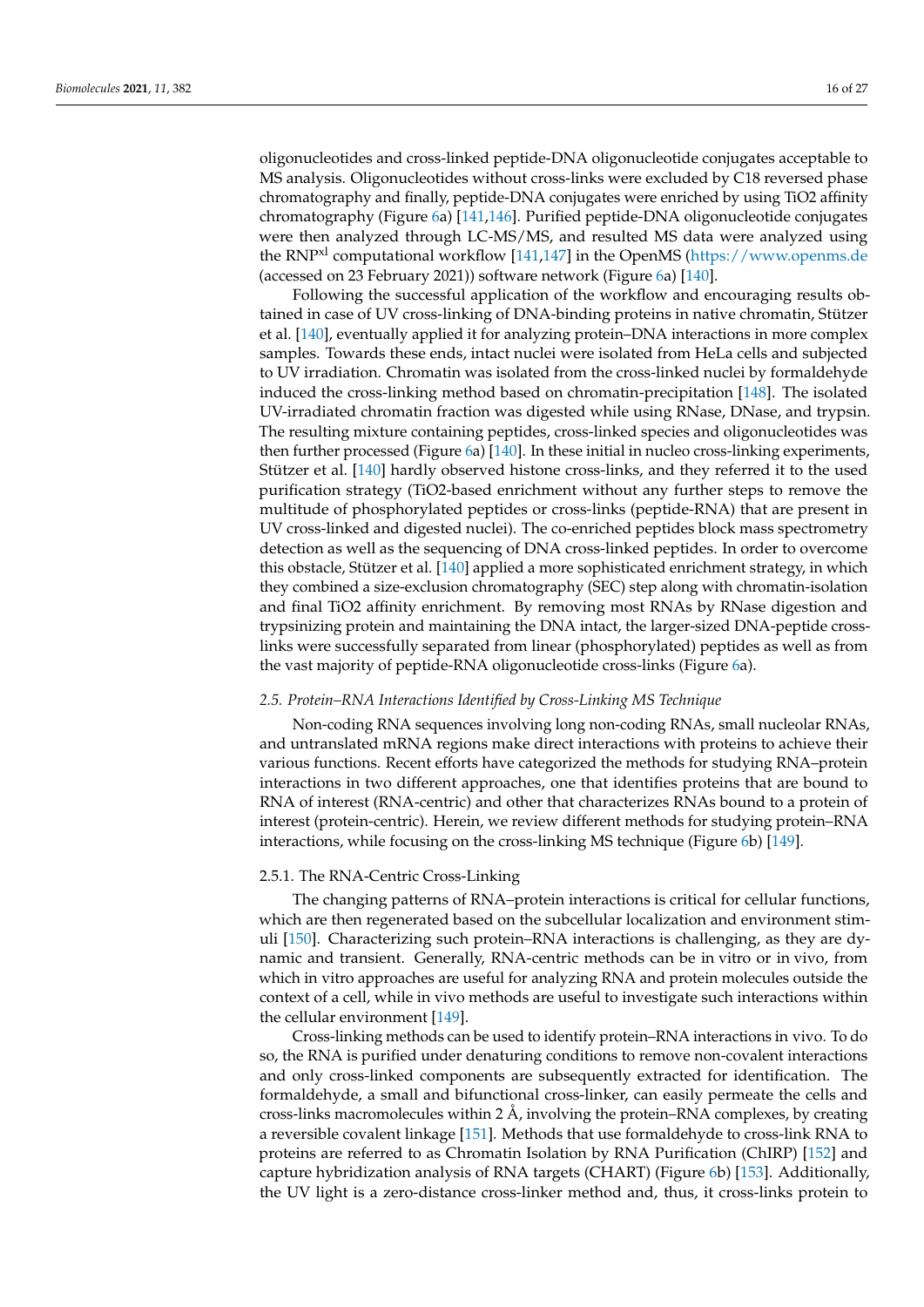nucleic acid at a zero distance or in direct contact and in irreversible covalent bonds. Despite that the UV light is considered to be a more specific cross-linker, the efficiency of UV cross-linking is lower, it has slight uridine preference, and double-stranded RNA is known to be poorly cross-linked [154]. In vivo methods that use UV cross-linking involve RNA affinity purification (RAP) [155], peptide-nucleic acid assisted identification of RNAbinding proteins (PAIR) [156], MS2 in vivo biotin-tagged RAP (MS2-BioTRAP) [157], and tandem RNA isolation procedure (TRIP) [158]. Although all of these methods use a UV cross-linking approach, they have a different experimental setup.

The strength of the RNA–protein interaction should be mainly considered while choosing the cross-linking approach. RNA–protein dissociation constants vary widely, and such experimentally measured constants can be in the range of high nanomolar to picomolar concentrations. Generally, the weaker RNA–protein interactions are less likely to be captured by UV cross-linking as contrary to formaldehyde cross-linking. In addition, the UV cross-linking efficiency varies according to amino acid chemistry, whereas, in the formaldehyde cross-linking, nucleophilic lysine residues are strongly preferred and cross-linked (Figure 6b) [149]. Hence, more cells can be required to capture RNA–protein interactions with UV light cross-linking as compared to that of the formaldehyde method [149].



**Figure 6.** Schematic outline of the CLMS technique, to probe protein- DNA /RNA interactions. (**a**) Workflow for mass spectrometry analysis of UV-induced cross-links in histone-DNA complexes, nucleosomes, and chromatin arrays [140,159].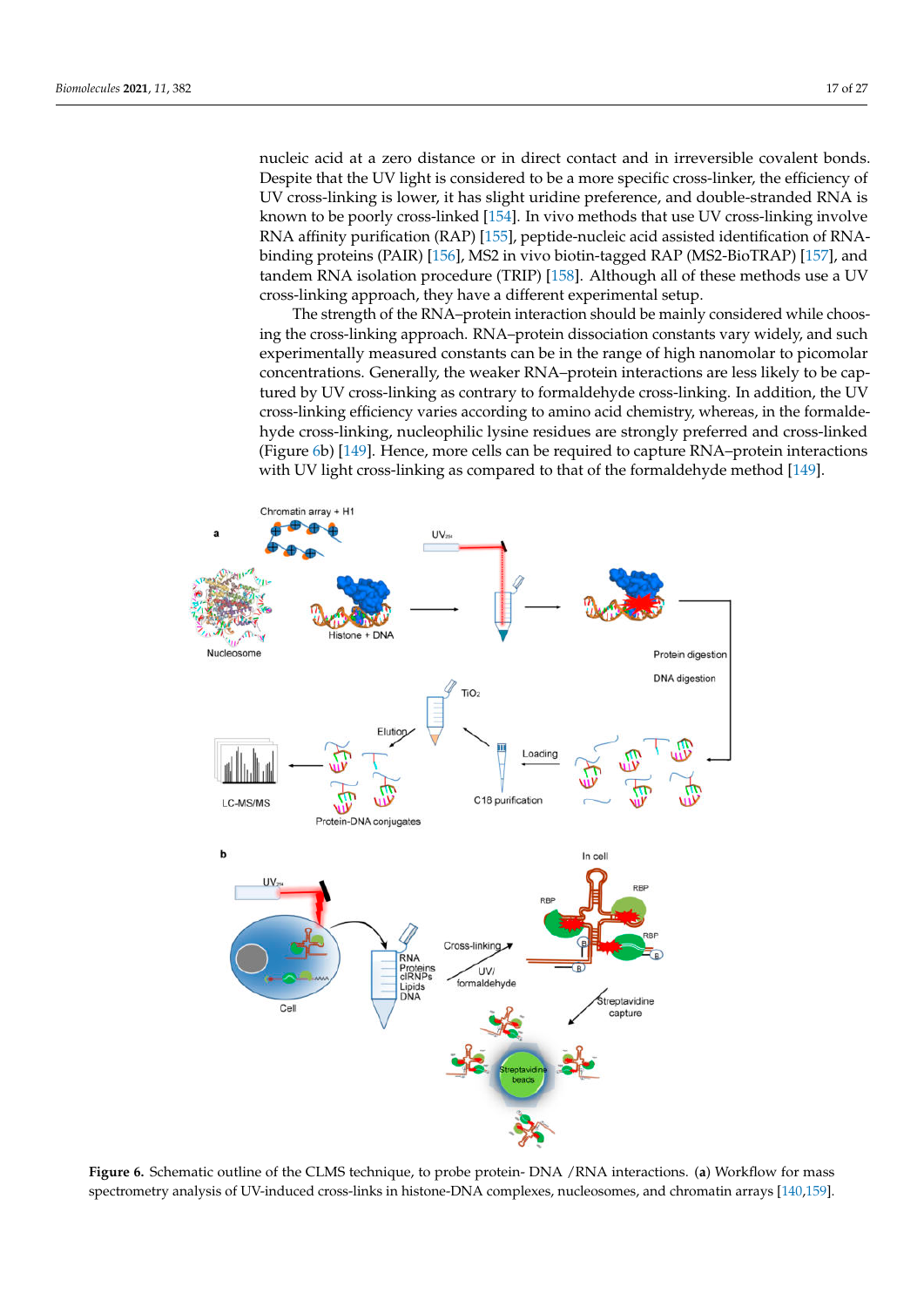(**b**) Cross-linking based methods use either UV (RAP, RNA affinity purification; PAIR, peptide-nucleic acid assisted identification of RNA-binding proteins; MS2-BioTRAP, MS2 in vivo biotin-tagged RAP; and TRIP, tandem RNA isolation procedure) or formaldehyde cross-linking (CHART, capture hybridization analysis of RNA targets; ChIRP, Chromatin Isolation by RNA Purification) to capture RNA–protein interactions. Biotinylated oligonucleotide probes are hybridized to the RNA, and then the RNA and cross-linked proteins are purified for downstream analysis (RBP, RNA-binding protein; clRNPs, cross-linked RNPs) [149,160]. Representations of the protein or peptide structures in the figure, were prepared using BIOVIA Discovery Studio (Dassault Systèmes, BIOVIA Corp., San Diego, CA, USA) visualizer.

> In the proteomic analysis, most of the RNA-centric methods follow quantitative mass spectrometry workflows to detect proteins that are bound to RNA. These MS approaches can be either label-free or incorporate the use of chemical labels for detection or simply quantitation. Labeling methods can use stable isotope labels or chemical tagging of proteins in samples (can be termed as controls) and, thus, the enrichment scores can be obtained by the ratio of labeled peptides and true binding partners can be identified [161]. Labeling MS techniques, like SILAC and iTRAQ, are especially effective with formaldehyde crosslinking. However, they are more expensive and desire greater technical expertise in MS data analysis. The main challenge of label-free MS is to distinguish true binding partners from non-specific proteins [162]. Analytical tools, for instance, SAINT (significance analysis of interactome score), can be useful for spectral count data from non-quantitative MS in order to effectively score the probability of a protein–RNA interaction in this case. Some of the methods require the purification of cellular RNA (e.g., CHART, RAP), validating the isolated RNA by sequencing will assure that proteomic analysis has certainly found interactions with RNA [149].

#### 2.5.2. The Protein-Centric Cross-Linking

The majority of studies identify RNAs that are bound to a protein are performed by purifying the protein of interest. The most common way to achieve this is by making use of the long-known fact that the protein will chemically cross-link to the nucleic acid in vivo when hit by UV light at ~254 nm [163]. This UV induced cross-linking played a key role in identifying RNA binding proteins, and nearly all amino acids cross-links excluding the residues: aspartic acid, glutamic acid, asparagine, and glutamine [141]. Techniques in which the UV cross-linking is followed by the protein purification and bound RNAs can be identified are widely termed cross-linking immunoprecipitation (CLIP) methods [164], along with those using the high-throughput sequencing (HTS) forming the CLIP-seq family of methods [165]. Approaches using a similar protocol, but with an alternative cross-linker, are also specified as CLIP methods. In some cases, where the indirect interactions are not bearable, alternative cross-linking reagents can be effective, for example, the PAR-CLIP (photoactivatable-ribonucleoside-enhanced cross-linking and immunoprecipitation) [166]. PAR-CLIP uses 4-thiouridine and/or 5-thioguanine as a nucleotide analog, and it is beneficial, especially where the UV light is not penetrating deep enough into the sample. However, the results have been mostly similar to those with the regular cross-linking technique [149].

Lately, the formaldehyde has been used as a cross-linking reagent for CLIP method on a double-stranded RNA-binding protein, which are, in most cases, thought to UV crosslink poorly [166]. Methylene blue was used to cross-link double stranded RNA to RNA binding proteins [167,168]; however, this method has not been broadly used in CLIP so far. Many compounds that are known to cross-link RNA to protein, like Dithiothreitol [169], 2-iminothiolane [170], and diepoxybutane [171], are not considered to bereagents for CLIP methods and, likewise, many other cross-linking compounds remained uncharacterized. Despite the use of either standard UV cross-linking or alternative methods, approaches that are based on protein purification for protein-centric RNA studies establish a backbone of the field and, among these, the leading methods are the rapidly expanding array of CLIP [149].

Furthermore, to develop the mechanisms for analyzing protein–RNA interactions is one of the possible, but not really touched, potential of cross-linking reactions. In order to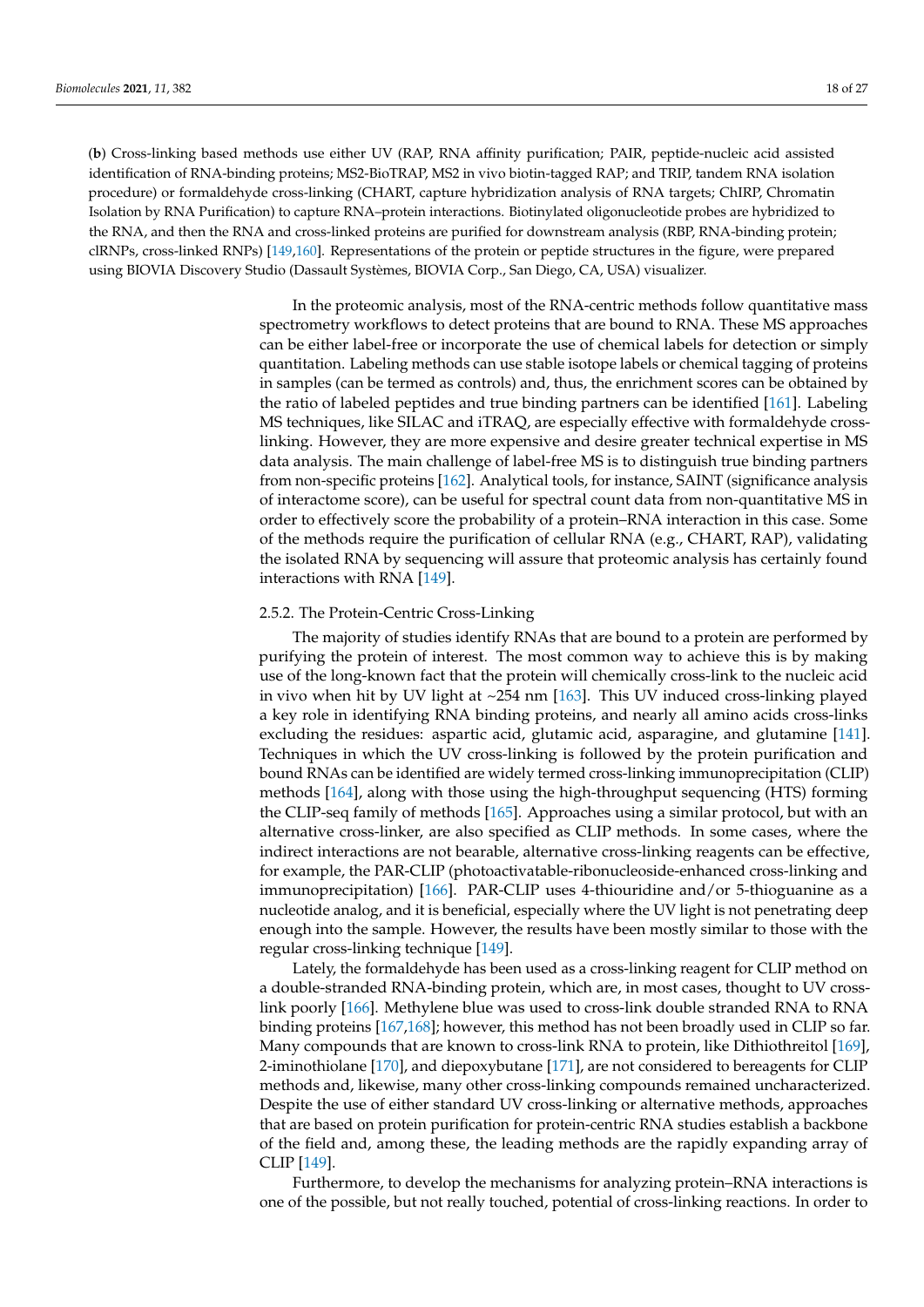identify such interactions, the use of diglyoxal compounds has been described in analyzing the ribosome organization [103,172]. These cross-linking reagents are determined to be applicable for studying protein structure with the identification of arginine-arginine crosslinks [173] in proteins, as well as also useful in analyzing the nucleic acid structure [103,174]. AN Holding has described the successful use of diglyoxal cross-linkers [103,174], by developing a  $^{13}$ C labeled form of biphenyldiglyoxal (Figure 4e) from the friedel-crafts acylation reaction between biphenyl and  ${}^{13}C_2$ -acetyl chloride, and that is then followed by oxidation of the terminal carbons using HBr/DMSO oxidation.

# *2.6. Pairing the CLMS Methodologies with Molecular Dynamics Simulations*

Over the years, there has been a collection of biological data recorded for the purpose of building virtual biological models that can also be used for molecular dynamics simulation (MDS). Based on a general model of the physics (or biophysics), the MD simulation predicts the conformational dynamics or time course movements (at femtosecond resolution) of every atom from a biomolecule (e.g., protein, RNA, DNA, etc.) that is used to assist understanding of important biomolecular processes [175–178]. These simulation methodologies are often applied alongside several experimental techniques, for example, NMR [179,180]. The NMR technique can efficiently resolve secondary structure; however, a pairing between NMR cross-coefficients and MDS under NMR restraints/constraints enables the construction of self-consistent complete protein tertiary structures, which could even resemble physiological tertiary structures. These unique features of the deterministic MD simulation technique suggest that the MS-based approaches, such as the chemical-cross linking in combination with MDS, could play an important role in structural biology, and bring insights for several biomolecular processes. The CLMS methodologies provide inter-residue distances that can be integrated into the molecular modeling and simulation techniques (especially coarse grained MD) to achieve physiologically realistic quaternary (PPI) structures, which can be difficult to resolve by techniques, such as X-ray crystallography or cryo-EM.

Currently, significant progress is being made by pairing the cross-linking mass spectrometry with MDS in order to explore a wide range of biological questions concerning protein motions, interactions, and their assemblies. For example, Brodie et al. presented an integrative structural biology approach, in which short-distance cross-linking constraints are incorporated into rapid discrete molecular dynamics (DMD) simulations [181]. They provided a workflow on proteins with well-defined structures, and they have also validated the predicted structural models with other experimental structural proteomics approaches, namely: hydrogen-deuterium exchange, chemical surface modification, and long-distance cross-linking. Three main steps of their workflow involve: (i) the acquisition of shortdistance cross-linking data, (ii) performance of DMD simulations that are guided by these cross-linking constraints, and (iii) validation of the obtained structures with additional structural proteomics methods [181,182]. Moreover, despite the in-depth information derived from the CLMS techniques, the cross-linking experiments can occasionally generate inconsistent data due to the fluctuations in solution structures of protein [181,183] and, thus, the inclusion of cross-linking constraints will define a structural ensemble instead of a single protein structure. Therefore, one must consider this while selecting the best-fit models from computationally produced ensembles of conformations [181,184], as well as while directly integrating distance constraints into an energy-based simulation process [181,185].

#### **3. Conclusions and Outlook**

Rapidly growing technologies to map out interactions between protein–protein /RNA/DNA are critically important since the biological function of these molecules is extremely influenced by their structures, complex formation, locations and regulatory networks. Herein, we reviewed a suite of methods that are valuable for detecting such interactions between biomolecules of the cell. Special emphasis was on the combination of cross-linking with native mass spectrometry technique to yield mutual benefits while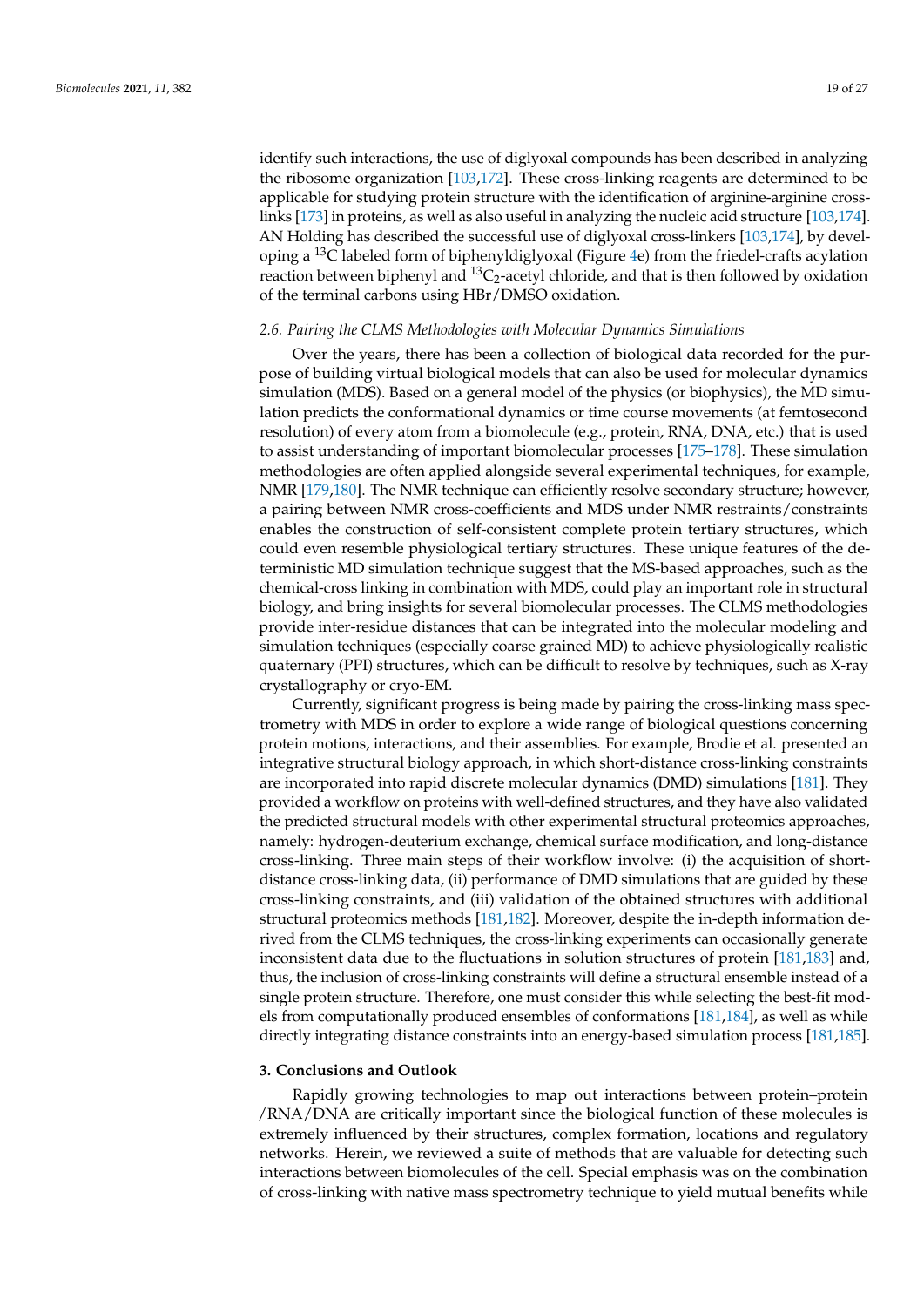characterizing protein–protein, protein–RNA, or protein–DNA interactions, though, with a slightly modified approach. The CLMS strategies allow for capturing and identifying not just stable, but also transient, dynamic, and weakly bonding molecules and, thus, it emerged as the most striking example of multidisciplinary success among hybrid or integrative structural biology methods. In addition, CLMS provides inter-residue distances that can be integrated into the molecular modeling and MD simulation techniques, in order to achieve physiologically realistic quaternary (PPI) structures. Different means to combine the knowledge of chemistry with MS to analyze essential biological systems of interest were scrutinized. Several different cross-linkers are accessible with varied chemistries for the CLMS techniques and, therefore, one should consider the protein sequence of interest to determine what sort of combination of cross-linker and cleavage enzyme yield positive results. To start with one of the most commonly used cross-linker types, like amine reactive cross-linking (NH2-NH2: BS3 and DSS, spacer length 11.4 Å; and BS2G, spacer length 7.7 Å) and carboxyl-amine cross-linking (COOH-NH2: EDC or sulfo-NHS zero spacer length), is advisable.

Furthermore, we propose (or speculate) that the CLMS approach, though, not previously carried out, could be merged with novel interactomics techniques (proximitydependent labeling by BioID or TurboID). Merging these two methods may bring spatial resolution to CLMS at a sub organelle level, because the BioID radius is estimated ~10 nm, and since CLMS mainly focuses on the proteins in the neighborhood of a given bait. These CLMS and proximal interactomics methods can be iteratively performed in living cells, i.e., the generated samples are the proximal species of a protein of interest labeled with biotin first and then cross-linked with interactors. Subsequently, perform streptavidin-biotin capture, followed by the digestion and cross-linked peptides identification of proximal interactors.

Besides the outstanding practice of CLMS in cross-linked peptide identification, it is worth noting that the failure to detect cross-links or only a few cross-links is related to several factors. For example, the lengths of the cross-linked peptides are too short or long, defective fragmentation of the cross-linked peptide, the cross-linked peptide is below the MS detection threshold, or the cross-linker is too short to link the appropriate residues. A few additional factors are: the sequence of interest is not fitting well with the cross-linker chemistry concerning reactive or cleavable residues, imperfect reaction conditions, the whole amount is too low, and extraction difficulties of the cross-linked peptides from a gel (in such a case,'in-solution' digest is an alternative option). Therefore, the functional groups in a linker have to be tested and characterized thoroughly, as well as demonstrated precisely within the CLMS framework. Additionally, we addressed different protocols that are useful for digestion in CLMS methodologies, such as 'in-gel', 'out-gel', 'in solution', and FASP, with their successful usage. Alongside the CLMS application for identifying the protein–protein interactions, this review covers or describes the cross-linking methods for studying protein–RNA as well as protein–DNA interactions, which apparently arises as fertile ground for future CLMS utilization.

**Author Contributions:** Conceptualization, U.K., M.P., J.F., D.R.G. and T.R.H.; formal analysis, U.K., M.P., J.F. and D.R.G.; investigation, U.K., M.P. and J.F.; resources, U.K. and T.R.H.; data curation, U.K., M.P., J.F., D.R.G. and T.R.H.; writing—original draft preparation, U.K., M.P., J.F., R.F., D.R.G. and T.R.H.; writing—review and editing, U.K., M.P., J.F., E.C., J.A.A., R.F., D.R.G. and T.R.H.; visualization, U.K. and M.P.; project administration, U.K., D.R.G. and T.R.H. All authors have read and agreed to the published version of the manuscript.

**Funding:** The APC was funded by the International Centre for Cancer Vaccine Science, University of Gdansk (Fundacja na rzecz Nauki Polskiej: MAB/3/2017). U.K. is supported by the grant: 2020/36/C/NZ2/00108, from The National Science Centre (Narodowe Centrum Nauki, Krakow, Poland).

**Institutional Review Board Statement:** Not applicable.

**Informed Consent Statement:** Not applicable.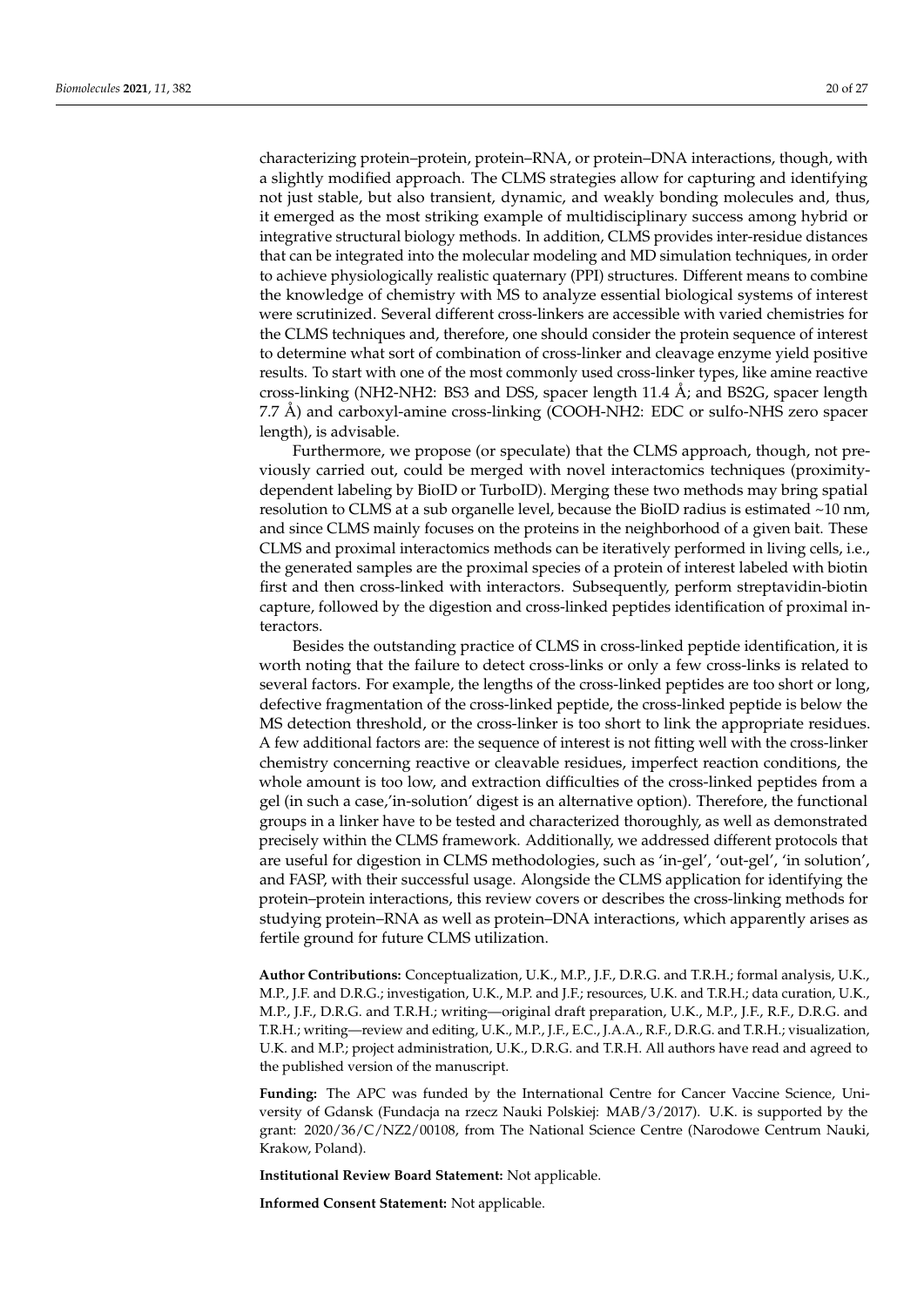**Data Availability Statement:** Data is contained within the article.

**Acknowledgments:** The International Centre for Cancer Vaccine Science project is carried out within the International Research Agendas programme of the Foundation for Polish Science co-financed by the European Union under the European Regional Development Fund. The University of Victoria-Genome BC Proteomics Centre is grateful to Genome Canada and Genome British Columbia for financial support for Genomics Technology Platforms (GTP) funding for operations and technology development (264PRO).

**Conflicts of Interest:** The authors declare no conflict of interest.

# **References**

- 1. Zhou, M.; Li, Q.; Wang, R. Current experimental methods for characterizing protein-protein interactions. *Chem. Med. Chem.* **2016**, *11*, 738–756. [CrossRef] [PubMed]
- 2. Berggård, T.; Linse, S.; James, P. Methods for the detection and analysis of protein-protein interactions. *Proteomics* **2007**, *16*, 2833–2842. [CrossRef]
- 3. Brown, C.J.; Lain, S.; Verma, C.S.; Fersht, A.R.; Lane, D.P. Awakening guardian angels: Drugging the p53 pathway. *Nat. Rev. Cancer* **2009**, *12*, 862–873. [CrossRef]
- 4. Joerger, A.C.; Fersht, A.R. Structure-function-rescue: The diverse nature of common p53 cancer mutants. *Oncogene* **2007**, *26*, 2226–2242. [CrossRef]
- 5. Brooke, M.A.; Nitoiu, D.; Kelsell, D.P. Cell-cell connectivity: Desmosomes and disease. *J. Pathol.* **2012**, *226*, 158–171. [CrossRef]
- 6. Heck, A.J. Native mass spectrometry: A bridge between interactomics and structural biology. *Nat. Methods* **2008**, *5*, 927–933. [CrossRef]
- 7. Pirrone, G.F.; Iacob, R.E.; Engen, J.R. Applications of hydrogen/deuterium exchange MS from 2012 to 2014. *Anal. Chem.* **2015**, *87*, 99–118. [CrossRef] [PubMed]
- 8. Tugarinov, V.; Hwang, P.M.; Kay, L.E. Nuclear magnetic resonance spectroscopy of high-molecular-weight proteins. *Annu. Rev. Biochem.* **2004**, *73*, 107–146. [CrossRef] [PubMed]
- 9. Ilari, A.; Savino, C. Protein structure determination by x-ray crystallography. *Methods Mol. Biol.* **2008**, *452*, 63–87. [CrossRef] [PubMed]
- 10. Walian, P.; Cross, T.A.; Jap, B.K. Structural genomics of membrane proteins. *Genome Biol.* **2004**, *5*, 215. [CrossRef] [PubMed]
- 11. Iacobucci, C.; Götze, M.; Sinz, A. Cross-linking/mass spectrometry to get a closer view on protein interaction networks. *Curr. Opin. Biotechnol.* **2020**, *63*, 48–53. [CrossRef] [PubMed]
- 12. Hino, N.; Okazaki, Y.; Kobayashi, T.; Hayashi, A.; Sakamoto, K.; Yokoyama, S. Protein photo-cross-linking in mammalian cells by site-specific incorporation of a photoreactive amino acid. *Nat. Methods* **2005**, *2*, 201–206. [CrossRef]
- 13. Farrell, I.S.; Toroney, R.; Hazen, J.L.; Mehl, R.A.; Chin, J.W. Photo-cross-linking interacting proteins with a genetically encoded benzophenone. *Nat. Methods* **2005**, *2*, 377–384. [CrossRef] [PubMed]
- 14. Milne, J.L.; Borgnia, M.J.; Bartesaghi, A.; Tran, E.E.; Earl, L.A.; Schauder, D.M.; Lengyel, J.; Pierson, J.; Patwardhan, A.; Subramaniam, S. Cryo-electron microscopy-a primer for the nonmicroscopist. *FEBS J.* **2013**, *280*, 28–45. [CrossRef] [PubMed]
- 15. Hura, G.L.; Menon, A.L.; Hammel, M.; Rambo, R.P.; Poole, F.L., II; Tsutakawa, S.E.; Jenney, F.E., Jr.; Classen, S.; Frankel, K.A.; Hopkins, R.C.; et al. Robust, high-throughput solution structural analyses by small angle X-ray scattering (SAXS). *Nat. Methods* **2009**, *6*, 606–612. [CrossRef]
- 16. Uetrecht, C.; Rose, R.J.; Van Duijn, E.; Lorenzen, K.; Heck, A.J. Ion mobility mass spectrometry of proteins and protein assemblies. *Chem Soc. Rev.* **2010**, *39*, 1633–1655. [CrossRef]
- 17. Konermann, L.; Pan, J.; Liu, Y.H. Hydrogen exchange mass spectrometry for studying protein structure and dynamics. *Chem. Soc. Rev.* **2011**, *40*, 1224–1234. [CrossRef]
- 18. Gau, B.C.; Sharp, J.S.; Rempel, D.L.; Gross, M.L. Fast photochemical oxidation of protein footprints faster than protein unfolding. *Anal. Chem.* **2009**, *81*, 6563–6571. [CrossRef]
- 19. Perrin, F. Polarisation of fluorescence and mean life of excited molecules. Polarisation de la lumière de fluorescence. Vie moyenne des molécules dans l'etat excite. *J. Phys. Radium.* **1926**, *7*, 390–401.
- 20. Du, Y. *Protein-Protein Interactions, of the Series Methods in Molecular Biology*; Meyerkord, C.L., Fu, H., Walker, J.M., Eds.; Springer: New York, NY, USA, 2015; Volume 1278, pp. 529–544.
- 21. Madeira, A.; Ohman, E.; Nilsson, A.; Sjögren, B.; Andrén, P.E.; Svenningsson, P. Coupling surface plasmon resonance to mass spectrometry to discover novel protein-protein interactions. *Nat. Protoc.* **2009**, *4*, 1023–1037. [CrossRef]
- 22. Boozer, C.; Kim, G.; Cong, S.; Guan, H.; Londergan, T. Looking towards label-free biomolecular interaction analysis in a high-throughput format: A review of new surface plasmon resonance technologies. *Curr. Opin. Biotechnol.* **2006**, *17*, 400–405. [CrossRef] [PubMed]
- 23. Thompson, P.M.; Beck, M.R.; Campbell, S.L. *Protein-Protein Interactions, of the Series Methods in Molecular*; Springer: New York, NY, USA, 2015; Volume 1278, pp. 267–279.
- 24. Ranjbar, B.; Gill, P. Circular dichroism techniques: Biomolecular and nanostructural analyses—A review. *Chem. Biol. Drug. Des.* **2009**, *74*, 101–120. [CrossRef] [PubMed]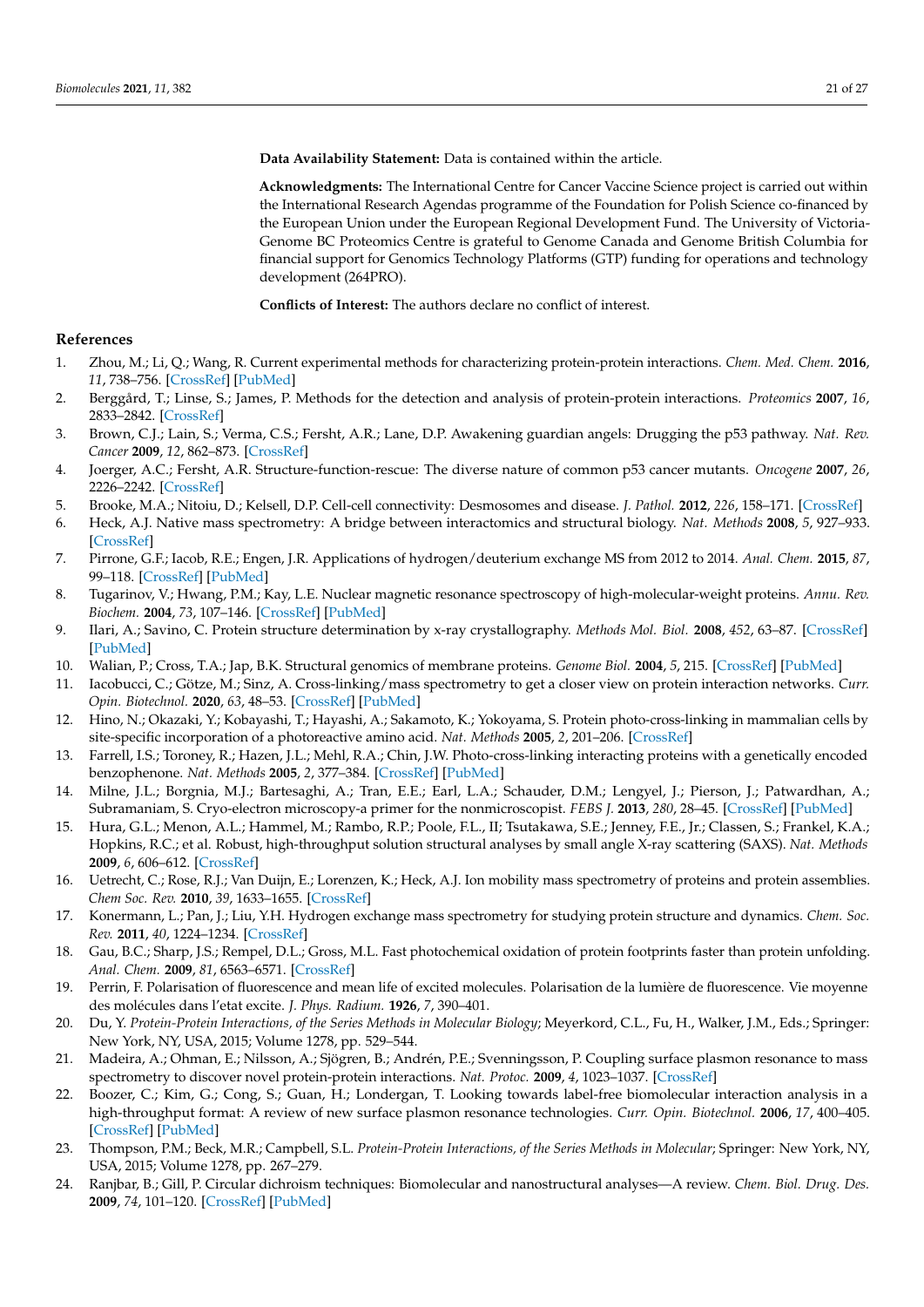- 25. Some, D. Light-scattering-based analysis of biomolecular interactions. *Biophys. Rev.* **2013**, *5*, 147–158. [CrossRef] [PubMed]
- 26. Laue, T. Analytical ultracentrifugation: A powerful 'new' technology in drug discovery. *Drug Discov. Today Technol.* **2004**, *1*, 309–315. [CrossRef] [PubMed]
- 27. Velazquez-Campoy, A.; Leavitt, S.A.; Freire, E. Characterization of protein-protein interactions by isothermal titration calorimetry. *Methods Mol. Biol.* **2015**, *1278*, 183–204. [CrossRef]
- 28. Wienken, C.J.; Baaske, P.; Rothbauer, U.; Braun, D.; Duhr, S. Protein-binding assays in biological liquids using microscale thermophoresis. *Nat. Commun.* **2010**, *1*, 100. [CrossRef]
- 29. Selvin, P.R. The renaissance of fluorescence resonance energy transfer. *Nat. Struct. Biol.* **2000**, *7*, 730–734. [CrossRef]
- 30. Pfleger, K.D.; Eidne, K.A. Illuminating insights into protein-protein interactions using bioluminescence resonance energy transfer (BRET). *Nat. Methods* **2006**, *3*, 165–174. [CrossRef]
- 31. Yasgar, A.; Jadhav, A.; Simeonov, A.; Coussens, N.P. AlphaScreen-based assays: Ultra-high-throughput screening for smallmolecule inhibitors of challenging enzymes and protein-protein interactions. *Methods Mol. Biol.* **2016**, *1439*, 77–98. [CrossRef]
- 32. Remy, I.; Campbell-Valois, F.X.; Michnick, S.W. Detection of protein-protein interactions using a simple survival protein-fragment complementation assay based on the enzyme dihydrofolate reductase. *Nat. Protoc.* **2007**, *2*, 2120–2125. [CrossRef]
- 33. Beeckmans, S. Chromatographic methods to study protein-protein interactions. *Methods* **1999**, *19*, 278–305. [CrossRef]
- 34. Muronetz, V.I.; Sholukh, M.; Korpela, T. Use of protein-protein interactions in affinity chromatography. *J. Biochem. Biophys. Methods* **2001**, *49*, 29–47. [CrossRef]
- 35. Smith, G.P. Filamentous fusion phage: Novel expression vectors that display cloned antigens on the virion surface. *Science* **1985**, *228*, 1315–1317. [CrossRef]
- 36. Pande, J.; Szewczyk, M.M.; Grover, A.K. Phage display: Concept, innovations, applications and future. *Biotechnol. Adv.* **2010**, *28*, 849–858. [CrossRef]
- 37. Fields, S.; Song, O. A novel genetic system to detect protein-protein interactions. *Nature* **1989**, *340*, 245–246. [CrossRef] [PubMed]
- 38. Hamdi, A.; Colas, P. Yeast two-hybrid methods and their applications in drug discovery. *Trends Pharmacol. Sci.* **2012**, *33*, 109–118. [CrossRef] [PubMed]
- 39. Hall, D.A.; Ptacek, J.; Snyder, M. Protein microarray technology. *Mech. Ageing Dev.* **2007**, *128*, 161–167. [CrossRef] [PubMed]
- 40. Zhu, H.; Bilgin, M.; Bangham, R.; Hall, D.; Casamayor, A.; Bertone, P.; Lan, N.; Jansen, R.; Bidlingmaier, S.; Houfek, T.; et al. Global analysis of protein activities using proteome chips. *Science* **2001**, *293*, 2101–2105. [CrossRef] [PubMed]
- 41. Fenn, J.B.; Mann, M.; Meng, C.K.; Wong, S.F.; Whitehouse, C.M. Electrospray ionization for mass spectrometry of large biomolecules. *Science* **1989**, *246*, 64–71. [CrossRef] [PubMed]
- 42. Karas, M.; Hillenkamp, F. Laser desorption ionization of proteins with molecular masses exceeding 10,000 daltons. *Anal. Chem.* **1988**, *60*, 2299–2301. [CrossRef]
- 43. Bich, C.; Zenobi, R. Mass spectrometry of large complexes. *Curr. Opin. Struct. Biol.* **2009**, *19*, 632–639. [CrossRef]
- 44. Tanaka, K.; Waki, H.; Ido, Y.; Akita, S.; Yoshida, Y.; Yoshida, T.; Matsuo, T. Protein and polymer analyses up to m/z 100,000 by laser ionization time of flight mass spectrometry. *Rapid Commun. Mass Spectrom.* **1988**, *2*, 151–153. [CrossRef]
- 45. Glish, G.L.; Vachet, R.W. The basics of mass spectrometry in the twenty-first century. *Nat. Rev. Drug Discov.* **2003**, *2*, 140–150. [CrossRef] [PubMed]
- 46. Kukacka, Z.; Rosulek, M.; Strohalm, M.; Kavan, D.; Novak, P. Mapping protein structural changes by quantitative cross-linking. *Methods* **2015**, *89*, 112–120. [CrossRef] [PubMed]
- 47. Fischer, L.; Chen, Z.A.; Rappsilber, J. Quantitative cross-linking/mass spectrometry using isotope-labelled cross-linkers. *J. Proteom.* **2013**, *88*, 120–128. [CrossRef]
- 48. Ong, S.E.; Blagoev, B.; Kratchmarova, I.; Kristensen, D.B.; Steen, H.; Pandey, A.; Mann, M. Stable isotope labeling by amino acids in cell culture, SILAC, as a simple and accurate approach to expression proteomics. *Mol. Cell. Proteom.* **2002**, *1*, 376–386. [CrossRef]
- 49. Chavez, J.D.; Schweppe, D.K.; Eng, J.K.; Bruce, J.E. In Vivo Conformational Dynamics of Hsp90 and Its Interactors. *Cell Chem. Biol.* **2016**, *23*, 716–726. [CrossRef]
- 50. Pearson, K.M.; Pannell, L.K.; Fales, H.M. Intramolecular cross-linking experiments on cytochrome c and ribonuclease A using an isotope multiplet method. *Rapid Commun. Mass Spectrom.* **2002**, *16*, 149–159. [CrossRef]
- 51. Müller, F.; Graziadei, A.; Rappsilber, J. Quantitative Photo-crosslinking Mass Spectrometry Revealing Protein Structure Response to Environmental Changes. *Anal. Chem.* **2019**, *91*, 9041–9048. [CrossRef]
- 52. Chen, Z.A.; Rappsilber, J. Quantitative cross-linking/mass spectrometry to elucidate structural changes in proteins and their complexes. *Nat. Protoc.* **2019**, *14*, 171–201. [CrossRef] [PubMed]
- 53. Chen, Z.; Fischer, L.; Tahir, S.; Bukowski-Wills, J.C.; Barlow, P.; Rappsilber, J. Quantitative cross-linking/mass spectrometry reveals subtle protein conformational changes. *Wellcome Open Res.* **2016**, *1*, 5. [CrossRef]
- 54. Chen, Z.A.; Rappsilber, J. Protein Dynamics in Solution by Quantitative Crosslinking/Mass Spectrometry. *Trends Biochem. Sci.* **2018**, *43*, 908–920. [CrossRef] [PubMed]
- 55. Kleiner, R.E.; Hang, L.E.; Molloy, K.R.; Chait, B.T.; Kapoor, T.M. A Chemical Proteomics Approach to Reveal Direct Protein-Protein Interactions in Living Cells. *Cell Chem. Biol.* **2018**, *25*, 110–120.e3. [CrossRef]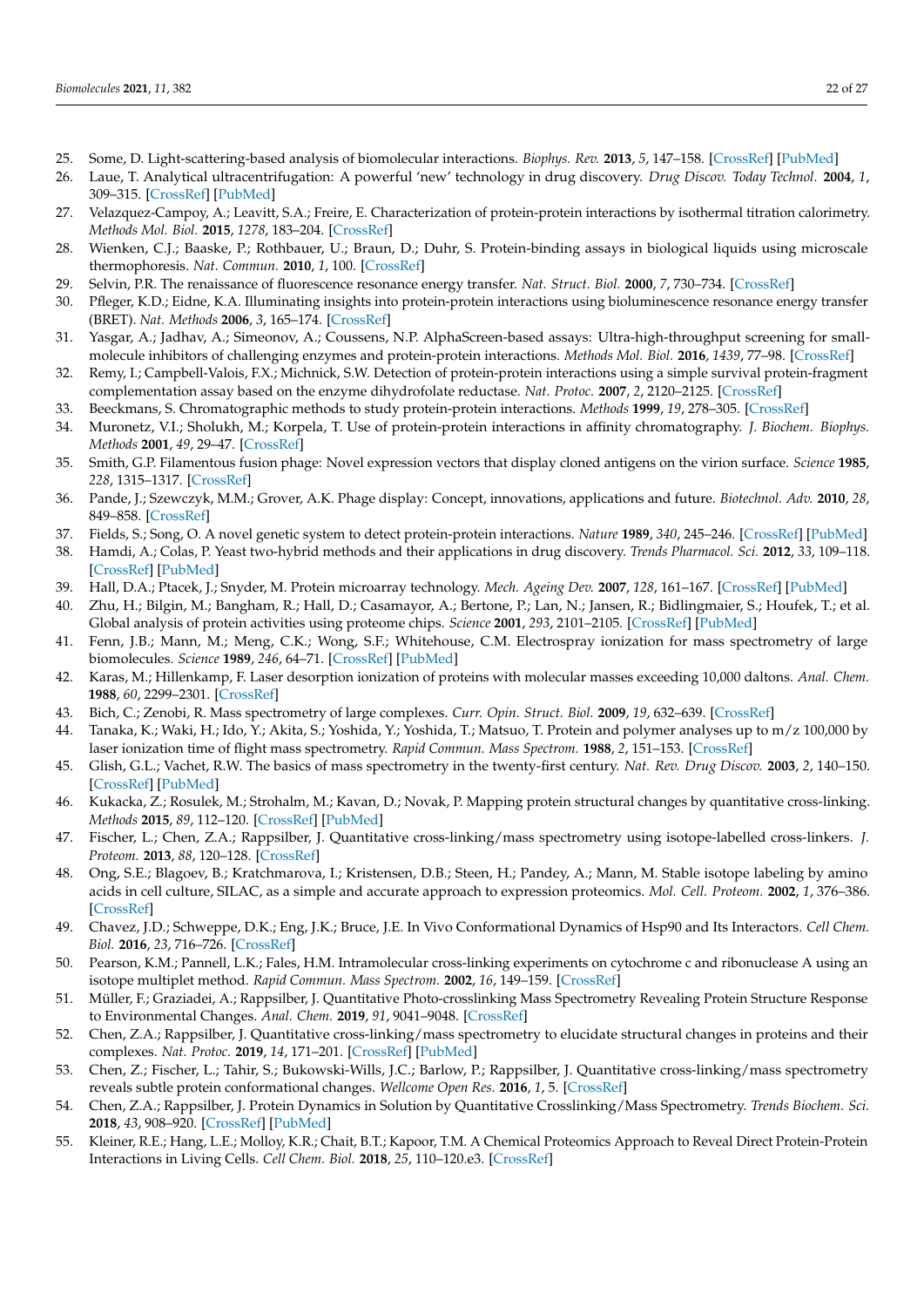- 56. Yu, C.; Huszagh, A.; Viner, R.; Novitsky, E.J.; Rychnovsky, S.D.; Huang, L. Developing a Multiplexed Quantitative Cross-Linking Mass Spectrometry Platform for Comparative Structural Analysis of Protein Complexes. *Anal. Chem.* **2016**, *88*, 10301–10308. [CrossRef] [PubMed]
- 57. Müller, F.; Rappsilber, J. A protocol for studying structural dynamics of proteins by quantitative crosslinking mass spectrometry and data-independent acquisition. *J. Proteom.* **2020**, *218*, 103721. [CrossRef]
- 58. Zhou, X.Z.; Lu, K.P. The isomerase PIN1 controls numerous cancer-driving pathways and is a unique drug target. *Nat. Rev. Cancer* **2016**, *16*, 463–478. [CrossRef]
- 59. Shaw, P.E. Peptidyl-prolyl isomerases: A new twist to transcription. *EMBO Rep.* **2002**, *3*, 521–526. [CrossRef]
- 60. Lin, W.; Bonin, M.; Boden, A.; Wieduwild, R.; Murawala, P.; Wermke, M.; Andrade, H.; Bornhäuser, M.; Zhang, Y. Peptidyl prolyl cis/trans isomerase activity on the cell surface correlates with extracellular matrix development. *Commun. Biol.* **2019**, *2*, 58. [CrossRef] [PubMed]
- 61. Chavez, J.D.; Bruce, J.E. Chemical cross-linking with mass spectrometry: A tool for systems structural biology. *Curr. Opin. Chem. Biol.* **2019**, *48*, 8–18. [CrossRef]
- 62. Keller, A.; Chavez, J.D.; Tang, X.; Bruce, J.E. Leveraging the entirety of the protein data bank to enable improved structure prediction based on cross-link data. *J. Proteome Res.* **2021**, *20*, 1087–1095. [CrossRef]
- 63. Chavez, J.D.; Mohr, J.P.; Mathay, M.; Zhong, X.; Keller, A.; Bruce, J.E. Systems structural biology measurements by in vivo cross-linking with mass spectrometry. *Nat. Protoc.* **2019**, *14*, 2318–2343. [CrossRef]
- 64. Keller, A.; Chavez, J.D.; Felt, K.C.; Bruce, J.E. Prediction of an upper limit for the fraction of interprotein cross-links in large-scale in vivo cross-linking studies. *J. Proteome Res.* **2019**, *18*, 3077–3085. [CrossRef] [PubMed]
- 65. Liu, F.; Lössl, P.; Scheltema, R.; Viner, R.; Heck, A. Optimized fragmentation schemes and data analysis strategies for proteomewide cross-link identification. *Nat. Commun.* **2017**, *8*, 15473. [CrossRef]
- 66. Klykov, O.; Steigenberger, B.; Pektaş, S.; Fasci, D.; Heck, A.; Scheltema, R.A. Efficient and robust proteome-wide approaches for cross-linking mass spectrometry. *Nat. Protoc.* **2018**, *13*, 2964–2990. [CrossRef]
- 67. Demartino, G.N. Reconstitution of PA700, the 19S regulatory particle, from purified precursor complexes. *Methods Mol. Biol.* **2012**, *832*, 443–452. [CrossRef] [PubMed]
- 68. Oeffinger, M. Two steps forward-one step back: Advances in affinity purification mass spectrometry of macromolecular complexes. *Proteomics* **2012**, *12*, 1591–1608. [CrossRef]
- 69. Mishra, P.K.; Yoo, C.M.; Hong, E.; Rhee, H.W. Photo-crosslinking: An emerging chemical tool for investigating molecular networks in live cells. *ChemBioChem* **2020**, *21*, 924–932. [CrossRef]
- 70. Tang, X.; Bruce, J.E. *Mass Spectrometry of Proteins and Peptides, of the Series Methods in Molecular*; Lipton, M.S., Paša-Tolic, L., Walker, J.M., Eds.; Humana Press: Totowa, NJ, USA, 2009; Volume 492, pp. 283–293.
- 71. Guerrero, C.; Tagwerker, C.; Kaiser, P.; Huang, L. An integrated mass spectrometry-based proteomic approach: Quantitative analysis of tandem affinity-purified in vivo cross-linked protein complexes (QTAX) to decipher the 26 S proteasome-interacting network. *Mol. Cell Proteom.* **2006**, *5*, 366–378. [CrossRef] [PubMed]
- 72. Vasilescu, J.; Guo, X.; Kast, J. Identification of protein-protein interactions using in vivo cross-linking and mass spectrometry. *Proteomics* **2004**, *4*, 3845–3854. [CrossRef]
- 73. Van den Heuvel, R.H.; Heck, A.J. Native protein mass spectrometry: From intact oligomers to functional machineries. *Curr. Opin. Chem. Biol.* **2004**, *8*, 519–526. [CrossRef] [PubMed]
- 74. Benesch, J.L.; Robinson, C.V. Mass spectrometry of macromolecular assemblies: Preservation and dissociation. *Curr. Opin. Struct. Biol.* **2006**, *16*, 245–251. [CrossRef]
- 75. Sharon, M.; Robinson, C.V. The role of mass spectrometry in structure elucidation of dynamic protein complexes. *Annu. Rev. Biochem.* **2007**, *76*, 167–193. [CrossRef]
- 76. Synowsky, S.A.; Van den Heuvel, R.H.; Mohammed, S.; Pijnappel, P.W.; Heck, A.J. Probing genuine strong interactions and post-translational modifications in the heterogeneous yeast exosome protein complex. *Mol. Cell Proteom.* **2006**, *5*, 1581–1592. [CrossRef] [PubMed]
- 77. Yu, C.; Huang, L. Cross-linking mass spectrometry: An emerging technology for interactomics and structural biology. *Anal. Chem.* **2018**, *90*, 144–165. [CrossRef]
- 78. Sinz, A. Investigation of protein-protein interactions in living cells by chemical crosslinking and mass spectrometry. *Anal. Bioanal. Chem.* **2010**, *397*, 3433–3440. [CrossRef]
- 79. Bruce, J.E. In vivo protein complex topologies: Sights through a cross-linking lens. *Proteomics* **2012**, *12*, 1565–1575. [CrossRef]
- 80. Piersimoni, L.; Sinz, A. Cross-linking/mass spectrometry at the crossroads. *Anal. Bioanal. Chem.* **2020**, *412*, 5981–5987. [CrossRef] 81. Leitner, A. Cross-linking and other structural proteomics techniques: How chemistry is enabling mass spectrometry applications in structural biology. *Chem. Sci.* **2016**, *7*, 4792–4803. [CrossRef] [PubMed]
- 82. Leitner, A.; Bonvin, A.M.J.J.; Borchers, C.H.; Chalkley, R.J.; Chamot-Rooke, J.; Combe, C.W.; Cox, J.; Dong, M.Q.; Fischer, L.; Götze, M.; et al. Toward increased reliability, transparency, and accessibility in cross-linking mass spectrometry. *Structure* **2020**, *28*, 1259–1268. [CrossRef] [PubMed]
- 83. Kao, A.; Chiu, C.L.; Vellucci, D.; Yang, Y.; Patel, V.R.; Guan, S.; Randall, A.; Baldi, P.; Rychnovsky, S.D.; Huang, L. Development of a novel cross-linking strategy for fast and accurate identification of cross-linked peptides of protein complexes. *Mol. Cell Proteom.* **2011**, *10*, M110.002212. [CrossRef]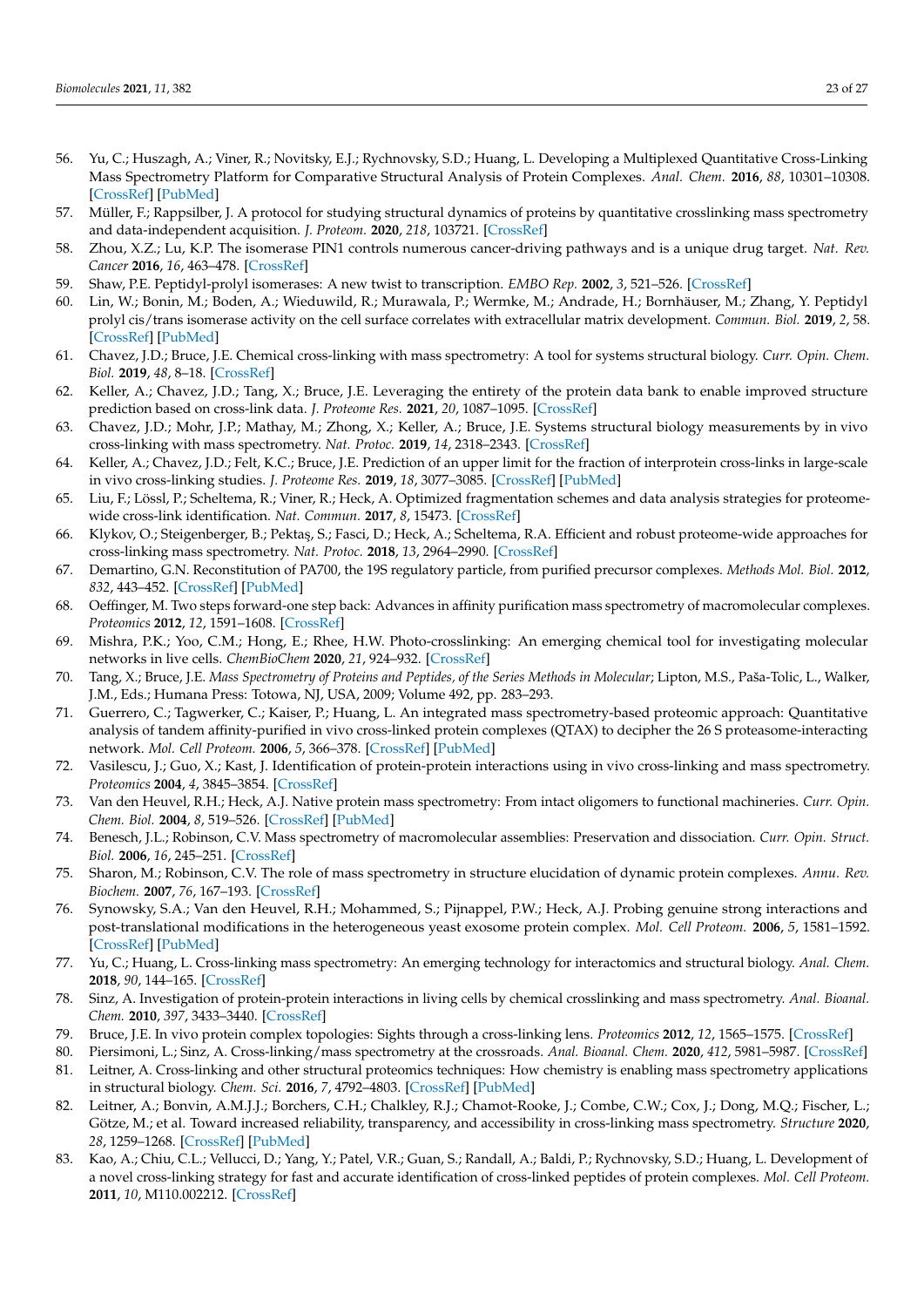- 84. Leitner, A.; Joachimiak, L.A.; Unverdorben, P.; Walzthoeni, T.; Frydman, J.; Förster, F.; Aebersold, R. Chemical cross-linking/mass spectrometry targeting acidic residues in proteins and protein complexes. *Proc. Natl. Acad. Sci. USA* **2014**, *111*, 9455–9460. [CrossRef]
- 85. Pinard, R.; Lambert, D.; Heckman, J.E.; Esteban, J.A.; Gundlach, C.W., 4th; Hampel, K.J.; Glick, G.D.; Walter, N.G.; Major, F.; Burke, J.M. The hairpin ribozyme substrate binding-domain: A highly constrained D-shaped conformation. *J. Mol. Biol.* **2001**, *307*, 51–65. [CrossRef]
- 86. Harris, M.E.; Christian, E.L. RNA crosslinking methods. *Methods Enzymol.* **2009**, *468*, 127–146. [CrossRef]
- 87. Buxbaum, E. Cross-linkers. In *Biophysical Chemistry of Proteins*; Springer: Boston, MA, USA, 2011.
- 88. Chen, F.; Nielsen, S.; Zenobi, R. Understanding chemical reactivity for homo- and heterobifunctional protein cross-linking agents. *J. Mass Spectrom.* **2013**, *48*, 807–812. [CrossRef] [PubMed]
- 89. Belsom, A.; Rappsilber, J. Anatomy of a crosslinker. *Curr. Opin. Chem. Biol.* **2020**, *60*, 39–46. [CrossRef] [PubMed]
- 90. Steigenberger, B.; Albanese, P.; Heck, A.J.R.; Scheltema, R.A. To cleave or not to cleave in XL-MS? *J. Am. Soc. Mass Spectrom.* **2020**, *31*, 196–206. [CrossRef]
- 91. Iacobucci, C.; Piotrowski, C.; Aebersold, R.; Amaral, B.C.; Andrews, P.; Bernfur, K.; Borchers, C.; Brodie, N.I.; Bruce, J.E.; Cao, Y.; et al. First community-wide, comparative cross-linking mass spectrometry study. *Anal. Chem.* **2019**, *91*, 6953–6961. [CrossRef] [PubMed]
- 92. Trester-Zedlitz, M.; Kamada, K.; Burley, S.K.; Fenyö, D.; Chait, B.T.; Muir, T.W. A modular cross-linking approach for exploring protein interactions. *J. Am. Chem. Soc.* **2003**, *125*, 2416–2425. [CrossRef]
- 93. Tang, X.; Bruce, J.E. A new cross-linking strategy: Protein interaction reporter (PIR) technology for protein-protein interaction studies. *Mol. Biosyst.* **2010**, *6*, 939–947. [CrossRef] [PubMed]
- 94. Soderblom, E.J.; Goshe, M.B. Collision-induced dissociative chemical cross-linking reagents and methodology: Applications to protein structural characterization using tandem mass spectrometry analysis. *Anal. Chem.* **2006**, *78*, 8059–8068. [CrossRef] [PubMed]
- 95. Liu, F.; Wu, C.; Sweedler, J.V.; Goshe, M.B. An enhanced protein crosslink identification strategy using CID-cleavable chemical crosslinkers and LC/MS(n) analysis. *Proteomics* **2012**, *12*, 401–405. [CrossRef]
- 96. Müller, M.Q.; Dreiocker, F.; Ihling, C.H.; Schäfer, M.; Sinz, A. Cleavable cross-linker for protein structure analysis: Reliable identification of cross-linking products by tandem MS. *Anal. Chem.* **2010**, *82*, 6958–6968. [CrossRef]
- 97. Petrotchenko, E.V.; Serpa, J.J.; Borchers, C.H. An isotopically coded CID-cleavable biotinylated cross-linker for structural proteomics. *Mol. Cell Proteom.* **2011**, *10*, M110.001420. [CrossRef]
- 98. Clifford-Nunn, B.; Showalter, H.D.; Andrews, P.C. Quaternary diamines as mass spectrometry cleavable crosslinkers for protein interactions. *J. Am. Soc. Mass Spectrom.* **2012**, *23*, 201–212. [CrossRef]
- 99. Burke, A.M.; Kandur, W.; Novitsky, E.J.; Kaake, R.M.; Yu, C.; Kao, A.; Vellucci, D.; Huang, L.; Rychnovsky, S.D. Synthesis of two new enrichable and MS-cleavable cross-linkers to define protein-protein interactions by mass spectrometry. *Org. Biomol. Chem.* **2015**, *13*, 5030–5037. [CrossRef]
- 100. Hagen, S.E.; Liu, K.; Jin, Y.; Piersimoni, L.; Andrews, P.C.; Showalter, H.D. Synthesis of CID-cleavable protein crosslinking agents containing quaternary amines for structural mass spectrometry. *Org. Biomol. Chem.* **2018**, *16*, 8245–8248. [CrossRef] [PubMed]
- 101. Steigenberger, B.; Pieters, R.J.; Heck, A.J.R.; Scheltema, R.A. PhoX: An imac-enrichable cross-linking reagent. *ACS Cent. Sci.* **2019**, *5*, 1514–1522. [CrossRef] [PubMed]
- 102. Chowdhury, S.M.; Du, X.; Tolić, N.; Wu, S.; Moore, R.J.; Mayer, M.U.; Smith, R.D.; Adkins, J.N. Identification of cross-linked peptides after click-based enrichment using sequential collision-induced dissociation and electron transfer dissociation tandem mass spectrometry. *Anal. Chem.* **2009**, *81*, 5524–5532. [CrossRef]
- 103. Holding, A.N. XL-MS: Protein cross-linking coupled with mass spectrometry. *Methods San Diego Calif.* **2015**, *89*, 54–63. [CrossRef]
- 104. Turnbough, C.L., Jr.; Switzer, R.L. Regulation of pyrimidine biosynthetic gene expression in bacteria: Repression without repressors. *Microbiol. Mol. Biol. Rev.* **2008**, *72*, 266–300. [CrossRef] [PubMed]
- 105. Sinz, A.; Arlt, C.; Chorev, D.; Sharon, M. Chemical cross-linking and native mass spectrometry: A fruitful combination for structural biology. *Protein Sci.* **2015**, *24*, 1193–1209. [CrossRef]
- 106. Götze, M.; Pettelkau, J.; Fritzsche, R.; Ihling, C.H.; Schäfer, M.; Sinz, A. Automated assignment of MS/MS cleavable cross-links in protein 3D-structure analysis. *J. Am. Soc. Mass Spectrom.* **2015**, *26*, 83–97. [CrossRef]
- 107. Lima, D.B.; De Lima, T.B.; Balbuena, T.S.; Neves-Ferreira, A.; Barbosa, V.C.; Gozzo, F.C.; Carvalho, P.C. SIM-XL: A powerful and user-friendly tool for peptide cross-linking analysis. *J. Proteom.* **2015**, *129*, 51–55. [CrossRef]
- 108. Yılmaz, Ş.; Drepper, F.; Hulstaert, N.; Černič, M.; Gevaert, K.; Economou, A.; Warscheid, B.; Martens, L.; Vandermarliere, E. Xilmass: A New Approach toward the Identification of Cross-Linked Peptides. *Anal. Chem.* **2016**, *88*, 9949–9957. [CrossRef]
- 109. Rinner, O.; Seebacher, J.; Walzthoeni, T.; Mueller, L.N.; Beck, M.; Schmidt, A.; Mueller, M.; Aebersold, R. Identification of cross-linked peptides from large sequence databases. *Nat. Methods* **2008**, *5*, 315–318. [CrossRef]
- 110. Mendes, M.L.; Fischer, L.; Chen, Z.A.; Barbon, M.; O'Reilly, F.J.; Giese, S.H.; Bohlke-Schneider, M.; Belsom, A.; Dau, T.; Combe, C.W.; et al. An integrated workflow for crosslinking mass spectrometry. *Mol. Syst. Biol.* **2019**, *15*, e8994. [CrossRef]
- 111. Hoopmann, M.R.; Zelter, A.; Johnson, R.S.; Riffle, M.; MacCoss, M.J.; Davis, T.N.; Moritz, R.L. Kojak: Efficient analysis of chemically cross-linked protein complexes. *J. Proteome Res.* **2015**, *14*, 2190–2198. [CrossRef] [PubMed]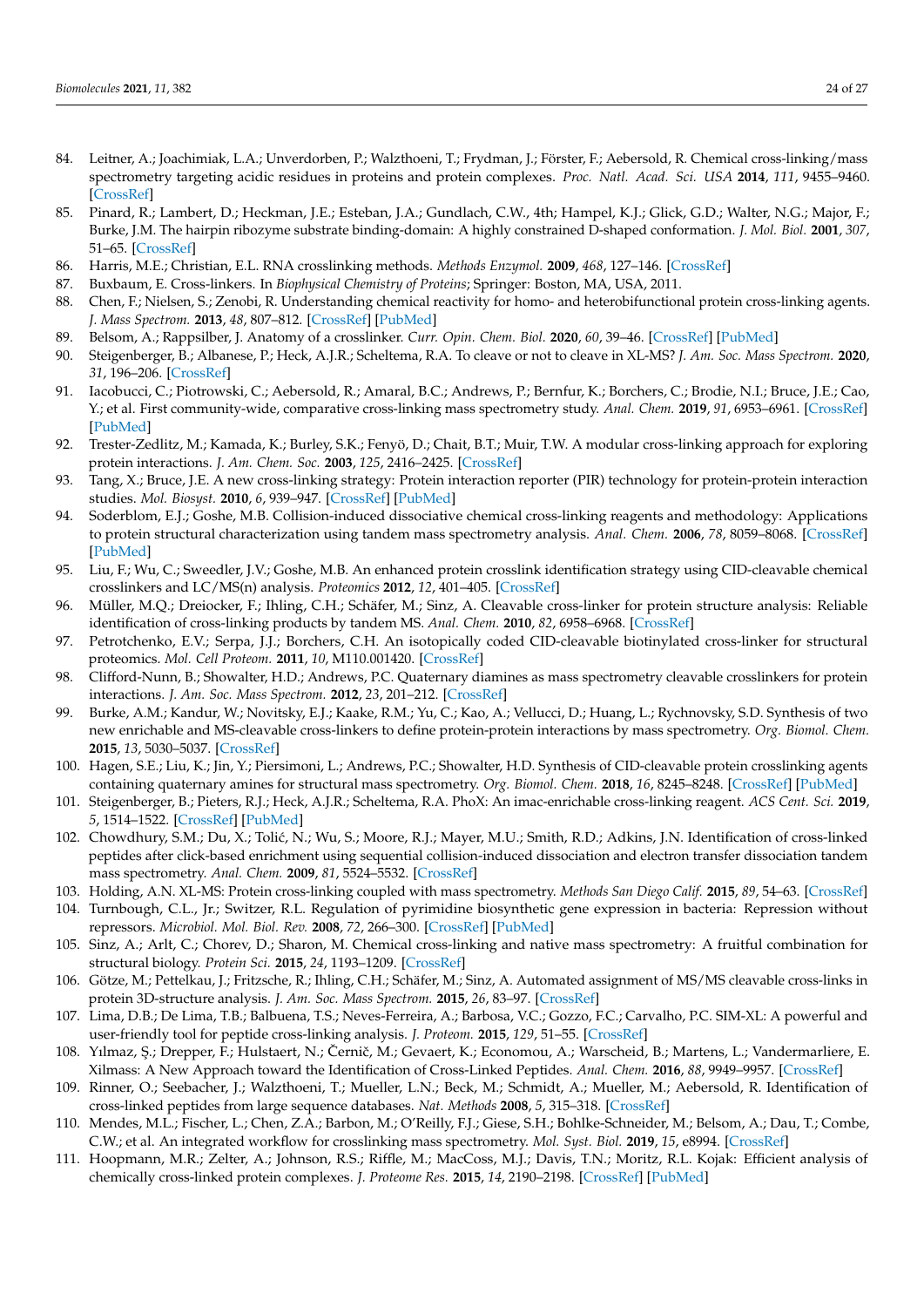- 112. Chen, Z.L.; Meng, J.M.; Cao, Y.; Yin, J.L.; Fang, R.Q.; Fan, S.B.; Liu, C.; Zeng, W.F.; Ding, Y.H.; Tan, D.; et al. A high-speed search engine pLink 2 with systematic evaluation for proteome-scale identification of cross-linked peptides. *Nat. Commun.* **2019**, *10*, 3404. [CrossRef]
- 113. Müller, F.; Kolbowski, L.; Bernhardt, O.M.; Reiter, L.; Rappsilber, J. Data-independent acquisition improves quantitative crosslinking mass spectrometry. *Mol. Cell Proteom.* **2019**, *18*, 786–795. [CrossRef] [PubMed]
- 114. Maiolica, A.; Cittaro, D.; Borsotti, D.; Sennels, L.; Ciferri, C.; Tarricone, C.; Musacchio, A.; Rappsilber, J. Structural analysis of multiprotein complexes by cross-linking, mass spectrometry, and database searching. *Mol. Cell Proteom.* **2007**, *6*, 2200–2211. [CrossRef] [PubMed]
- 115. Algret, R.; Fernandez-Martinez, J.; Shi, Y.; Kim, S.J.; Pellarin, R.; Cimermancic, P.; Cochet, E.; Sali, A.; Chait, B.T.; Rout, M.P.; et al. Molecular architecture and function of the SEA complex, a modulator of the TORC1 pathway. *Mol. Cell Proteom.* **2014**, *13*, 2855–2870. [CrossRef]
- 116. Pettelkau, J.; Thondorf, I.; Theisgen, S.; Lilie, H.; Schröder, T.; Arlt, C.; Ihling, C.H.; Sinz, A. Structural analysis of guanylyl cyclase-activating protein-2 (GCAP-2) homodimer by stable isotope-labeling, chemical cross-linking, and mass spectrometry. *J. Am. Soc. Mass Spectrom.* **2013**, *24*, 1969–1979. [CrossRef] [PubMed]
- 117. Arlt, C.; Ihling, C.H.; Sinz, A. Structure of full-length p53 tumor suppressor probed by chemical cross-linking and mass spectrometry. *Proteomics* **2015**, *15*, 2746–2755. [CrossRef] [PubMed]
- 118. Hotta, K.; Kurokawa, M. Separation of fucose and acetylhexosamines by two-dimensional thin-layer chromatography. *Anal. Biochem.* **1968**, *26*, 472–474. [CrossRef]
- 119. Petrotchenko, E.V.; Serpa, J.J.; Cabecinha, A.N.; Lesperance, M.; Borchers, C.H. "Out-gel" tryptic digestion procedure for chemical cross-linking studies with mass spectrometric detection. *J. Proteome Res.* **2014**, *13*, 527–535. [CrossRef]
- 120. Parfentev, I.; Schilbach, S.; Cramer, P.; Urlaub, H. An experimentally generated peptide database increases the sensitivity of XL-MS with complex samples. *J. Proteom.* **2020**, *220*, 103754. [CrossRef]
- 121. Rappsilber, J. The beginning of a beautiful friendship: Cross-linking/mass spectrometry and modelling of proteins and multiprotein complexes. *J. Struct. Biol.* **2011**, *173*, 530–540. [CrossRef] [PubMed]
- 122. Mintseris, J.; Gygi, S.P. High-density chemical cross-linking for modeling protein interactions. *Proc. Natl. Acad. Sci. USA* **2020**, *117*, 93–102. [CrossRef] [PubMed]
- 123. Gonzalez-Lozano, M.A.; Koopmans, F.; Sullivan, P.F.; Protze, J.; Krause, G.; Verhage, M.; Li, K.W.; Liu, F.; Smit, A.B. Stitching the synapse: Cross-linking mass spectrometry into resolving synaptic protein interactions. *Sci. Adv.* **2020**, *6*, eaax5783. [CrossRef]
- 124. Slavin, M.; Kalisman, N. Structural analysis of protein complexes by cross-linking and mass spectrometry. *Methods Mol. Biol.* **2018**, *1764*, 173–183. [CrossRef]
- 125. Jones, A.X.; Cao, Y.; Tang, Y.L.; Wang, J.H.; Ding, Y.H.; Tan, H.; Chen, Z.L.; Fang, R.Q.; Yin, J.; Chen, R.C.; et al. Improving mass spectrometry analysis of protein structures with arginine-selective chemical cross-linkers. *Nat. Commun.* **2019**, *10*, 3911. [CrossRef]
- 126. Politis, A.; Stengel, F.; Hall, Z.; Hernández, H.; Leitner, A.; Walzthoeni, T.; Robinson, C.V.; Aebersold, R. A mass spectrometrybased hybrid method for structural modeling of protein complexes. *Nat. Methods* **2014**, *11*, 403–406. [CrossRef]
- 127. Rey, M.; Dupré, M.; Lopez-Neira, I.; Duchateau, M.; Chamot-Rooke, J. eXL-MS: An enhanced cross-linking mass spectrometry workflow to study protein complexes. *Anal. Chem.* **2018**, *90*, 10707–10714. [CrossRef] [PubMed]
- 128. Fritzsche, R.; Ihling, C.H.; Götze, M.; Sinz, A. Optimizing the enrichment of cross-linked products for mass spectrometric protein analysis. *Rapid Commun. Mass Spectrom.* **2012**, *26*, 653–658. [CrossRef]
- 129. Tinnefeld, V.; Venne, A.S.; Sickmann, A.; Zahedi, R.P. Enrichment of cross-linked peptides using charge-based fractional diagonal chromatography (ChaFRADIC). *J. Proteome Res.* **2017**, *16*, 459–469. [CrossRef]
- 130. Liu, F.; Lössl, P.; Rabbitts, B.M.; Balaban, R.S.; Heck, A.J.R. The interactome of intact mitochondria by cross-linking mass spectrometry provides evidence for coexisting respiratory supercomplexes. *Mol. Cell Proteom.* **2018**, *17*, 216–232. [CrossRef]
- 131. Tan, D.; Li, Q.; Zhang, M.J.; Liu, C.; Ma, C.; Zhang, P.; Ding, Y.H.; Fan, S.B.; Tao, L.; Yang, B.; et al. Trifunctional cross-linker for mapping protein-protein interaction networks and comparing protein conformational states. *eLife* **2016**, *5*, e12509. [CrossRef]
- 132. Rampler, E.; Stranzl, T.; Orban-Nemeth, Z.; Hollenstein, D.M.; Hudecz, O.; Schlögelhofer, P.; Mechtler, K. Comprehensive cross-linking mass spectrometry reveals parallel orientation and flexible conformations of plant HOP2-MND1. *J. Proteome Res.* **2015**, *14*, 5048–5062. [CrossRef] [PubMed]
- 133. Leitner, A.; Reischl, R.; Walzthoeni, T.; Herzog, F.; Bohn, S.; Förster, F.; Aebersold, R. Expanding the chemical cross-linking toolbox by the use of multiple proteases and enrichment by size exclusion chromatography. *Mol. Cell. Proteom.* **2012**, *11*, M111.014126. [CrossRef] [PubMed]
- 134. Herzog, F.; Kahraman, A.; Boehringer, D.; Mak, R.; Bracher, A.; Walzthoeni, T.; Leitner, A.; Beck, M.; Hartl, F.U.; Ban, N.; et al. Structural probing of a protein phosphatase 2A network by chemical cross-linking and mass spectrometry. *Science* **2012**, *337*, 1348–1352. [CrossRef]
- 135. Banerjee, S.; Mazumdar, S. Electrospray ionization mass spectrometry: A technique to access the information beyond the molecular weight of the analyte. *Int. J. Anal. Chem.* **2012**, *282574*. [CrossRef] [PubMed]
- 136. Hermans, J.; Ongay, S.; Markov, V.; Bischoff, R. Physicochemical Parameters Affecting the Electrospray Ionization Efficiency of Amino Acids after Acylation. *Anal. Chem.* **2017**, *89*, 9159–9166. [CrossRef] [PubMed]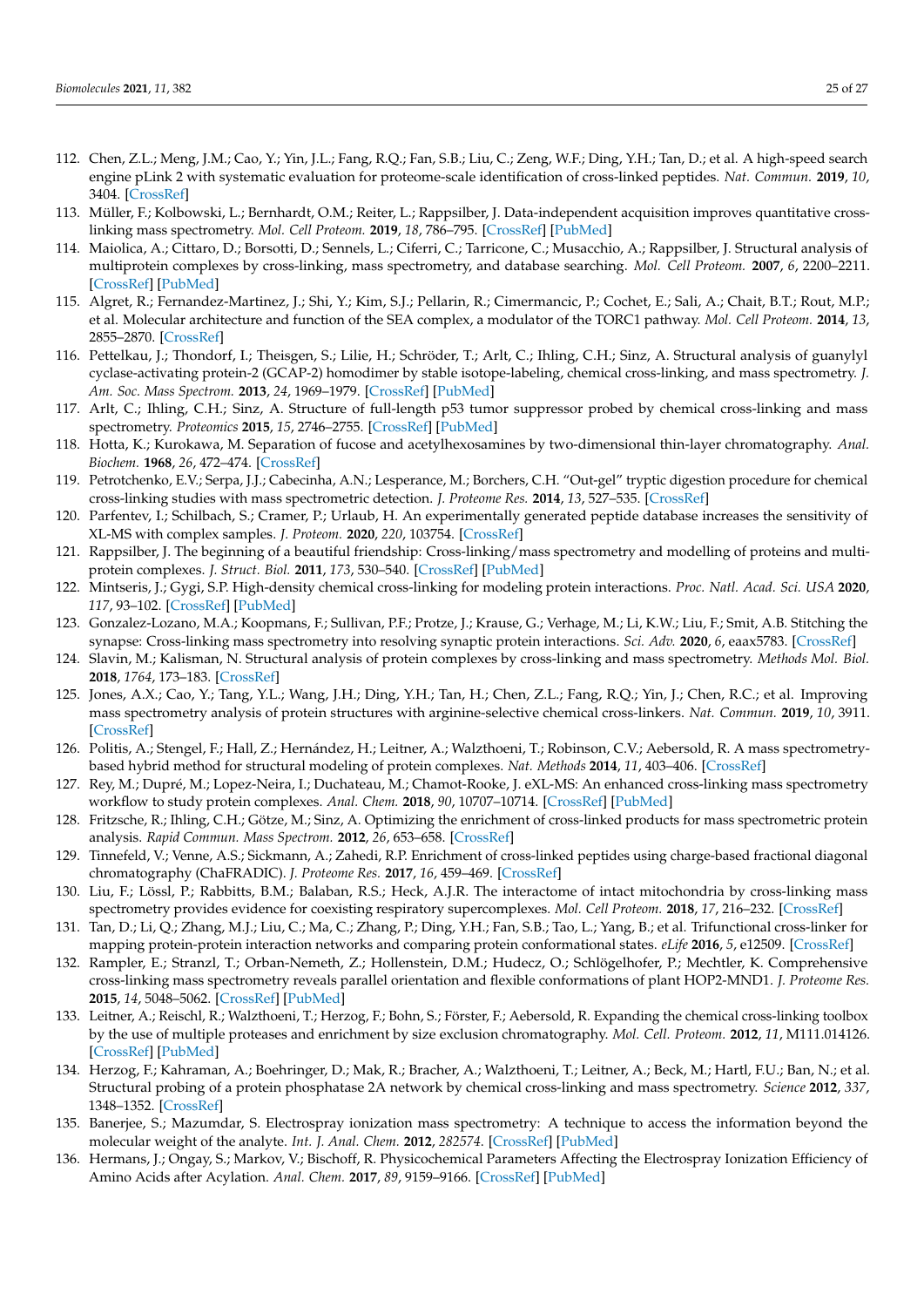- 137. Johnson, D.; Boyes, B.; Fields, T.; Kopkin, R.; Orlando, R. Optimization of data-dependent acquisition parameters for coupling high-speed separations with LC-MS/MS for protein identifications. *J. Biomol. Tech.* **2013**, *24*, 62–72. [CrossRef] [PubMed]
- 138. Xu, C.-M.; Zhang, J.-Y.; Liu, H.; Sun, H.-C.; Zhu, Y.-P.; Xie, H.-W. Advance of peptide detectability prediction on mass spectrometry platform in proteomics. *Chin. J. Anal. Chem.* **2010**, *38*, 286–292. [CrossRef]
- 139. Siggers, T.; Gordân, R. Protein-DNA binding: Complexities and multi-protein codes. *Nucleic Acids Res.* **2014**, *42*, 2099–2111. [CrossRef]
- 140. Stützer, A.; Welp, L.M.; Raabe, M.; Sachsenberg, T.; Kappert, C.; Wulf, A.; Lau, A.M.; David, S.S.; Chernev, A.; Kramer, K.; et al. Analysis of protein-DNA interactions in chromatin by UV induced cross-linking and mass spectrometry. *Nat. Commun.* **2020**, *11*, 5250. [CrossRef]
- 141. Kramer, K.; Sachsenberg, T.; Beckmann, B.M.; Qamar, S.; Boon, K.L.; Hentze, M.W.; Kohlbacher, O.; Urlaub, H. Photo-cross-linking and high-resolution mass spectrometry for assignment of RNA-binding sites in RNA-binding proteins. *Nat. Methods* **2014**, *11*, 1064–1070. [CrossRef]
- 142. Trendel, J.; Schwarzl, T.; Horos, R.; Prakash, A.; Bateman, A.; Hentze, M.W.; Krijgsveld, J. The human rna-binding proteome and its dynamics during translational arrest. *Cell* **2019**, *176*, 391–403.e19. [CrossRef]
- 143. Ide, H.; Shoulkamy, M.I.; Nakano, T.; Miyamoto-Matsubara, M.; Salem, A.M. Repair and biochemical effects of DNA-protein crosslinks. *Mutat. Res.* **2011**, *711*, 113–122. [CrossRef] [PubMed]
- 144. Angelov, D.; Stefanovsky, V.Y.; Dimitrov, S.I.; Russanova, V.R.; Keskinova, E.; Pashev, I.G. Protein-DNA crosslinking in reconstituted nucleohistone, nuclei and whole cells by picosecond UV laser irradiation. *Nucleic Acids Res.* **1988**, *16*, 4525–4538. [CrossRef] [PubMed]
- 145. Stützer, A.; Liokatis, S.; Kiesel, A.; Schwarzer, D.; Sprangers, R.; Söding, J.; Selenko, P.; Fischle, W. Modulations of DNA contacts by linker histones and post-translational modifications determine the mobility and modifiability of nucleosomal H3 tails. *Mol. Cell* **2016**, *61*, 247–259. [CrossRef] [PubMed]
- 146. Sharma, K.; Hrle, A.; Kramer, K.; Sachsenberg, T.; Staals, R.H.; Randau, L.; Marchfelder, A.; Van der Oost, J.; Kohlbacher, O.; Conti, E.; et al. Analysis of protein-RNA interactions in CRISPR proteins and effector complexes by UV-induced cross-linking and mass spectrometry. *Methods* **2015**, *89*, 138–148. [CrossRef] [PubMed]
- 147. Veit, J.; Sachsenberg, T.; Chernev, A.; Aicheler, F.; Urlaub, H.; Kohlbacher, O. LFQProfiler and RNP(xl): Open-source tools for label-free quantification and protein-rna cross-linking integrated into proteome discoverer. *J. Proteome Res.* **2016**, *15*, 3441–3448. [CrossRef] [PubMed]
- 148. Kustatscher, G.; Wills, K.L.; Furlan, C.; Rappsilber, J. Chromatin enrichment for proteomics. *Nat. Protoc.* **2014**, *9*, 2090–2099. [CrossRef]
- 149. Ramanathan, M.; Porter, D.F.; Khavari, P.A. Methods to study RNA-protein interactions. *Nat. Methods* **2019**, *16*, 225–234. [CrossRef]
- 150. Moore, M.J. From birth to death: The complex lives of eukaryotic mRNAs. *Science* **2005**, *309*, 1514–1518. [CrossRef]
- 151. Sutherland, B.W.; Toews, J.; Kast, J. Utility of formaldehyde cross-linking and mass spectrometry in the study of protein-protein interactions. *J. Mass Spectrom.* **2008**, *43*, 699–715. [CrossRef]
- 152. Chu, C.; Zhang, Q.C.; Da Rocha, S.T.; Flynn, R.A.; Bharadwaj, M.; Calabrese, J.M.; Magnuson, T.; Heard, E.; Chang, H.Y. Systematic discovery of Xist RNA binding proteins. *Cell* **2015**, *161*, 404–416. [CrossRef] [PubMed]
- 153. Simon, M.D.; Wang, C.I.; Kharchenko, P.V.; West, J.A.; Chapman, B.A.; Alekseyenko, A.A.; Borowsky, M.L.; Kuroda, M.I.; Kingston, R.E. The genomic binding sites of a noncoding RNA. *Proc. Natl. Acad. Sci. USA* **2011**, *108*, 20497–20502. [CrossRef] [PubMed]
- 154. Li, X.; Song, J.; Yi, C. Genome-wide mapping of cellular protein-RNA interactions enabled by chemical crosslinking. *Genom. Proteom. Bioinform.* **2014**, *12*, 72–78. [CrossRef] [PubMed]
- 155. McHugh, C.A.; Guttman, M. RAP-MS: A method to identify proteins that interact directly with a specific rna molecule in cells. *Methods Mol. Biol.* **2018**, *1649*, 473–488. [CrossRef]
- 156. Zeng, F.; Peritz, T.; Kannanayakal, T.J.; Kilk, K.; Eiríksdóttir, E.; Langel, U.; Eberwine, J. A protocol for PAIR: PNA-assisted identification of RNA binding proteins in living cells. *Nat. Protoc.* **2006**, *1*, 920–927. [CrossRef]
- 157. Tsai, B.P.; Wang, X.; Huang, L.; Waterman, M.L. Quantitative profiling of in vivo-assembled RNA-protein complexes using a novel integrated proteomic approach. *Mol. Cell. Proteom.* **2011**, *10*, M110.007385. [CrossRef]
- 158. Matia-González, A.M.; Iadevaia, V.; Gerber, A.P. A versatile tandem RNA isolation procedure to capture in vivo formed mRNAprotein complexes. *Methods* **2017**, *118–119*, 93–100. [CrossRef] [PubMed]
- 159. Reim, A.; Ackermann, R.; Font-Mateu, J.; Kammel, R.; Beato, M.; Nolte, S.; Mann, M.; Russmann, C.; Wierer, M. Atomic-resolution mapping of transcription factor-DNA interactions by femtosecond laser crosslinking and mass spectrometry. *Nat. Commun.* **2020**, *11*, 3019. [CrossRef]
- 160. Urdaneta, E.C.; Vieira-Vieira, C.H.; Hick, T.; Wessels, H.H.; Figini, D.; Moschall, R.; Medenbach, J.; Ohler, U.; Granneman, S.; Selbach, M.; et al. Purification of cross-linked RNA-protein complexes by phenol-toluol extraction. *Nat. Commun.* **2019**, *10*, 990. [CrossRef] [PubMed]
- 161. Bantscheff, M.; Schirle, M.; Sweetman, G.; Rick, J.; Kuster, B. Quantitative mass spectrometry in proteomics: A critical review. *Anal. Bioanal. Chem.* **2007**, *389*, 1017–1031. [CrossRef] [PubMed]